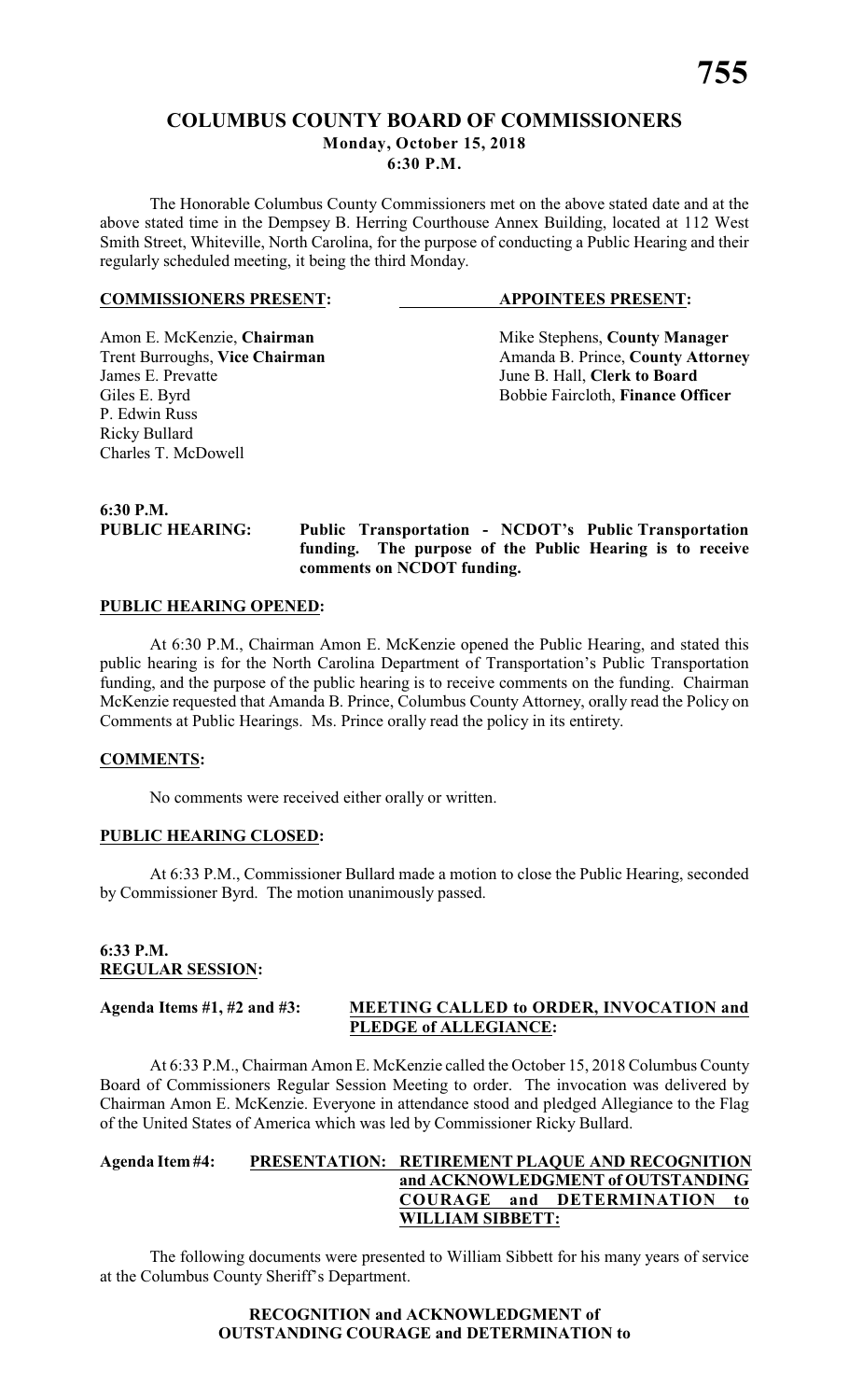# **WILLIAM SIBBETT**

**WHEREAS,** in life, we do encounter people with strong determination to be their best in whatever situation is surrounding them; and

**WHEREAS,** the person who is continuously striving to improve life, only sees the good in people and always searching to find avenues to help someone, is considered to be very rare and is indeed precious; **and**

**WHEREAS,** Columbus County was blessed to have an employee who possesses the above listed qualities, namely, WILLIAM SIBBETT**; and**

**WHEREAS,** WILLIAM SIBBETT possesses multiple attributes which are far too many to list, and we will list only a few as follows:

- Â Employment with Columbus County Law Enforcement for forty-one (41) years;
- $\mathbb{I}$  Diligent worker with a wealth of knowledge;<br> $\mathbb{I}$  Sees no good use of bad moods:
- Sees no good use of bad moods;
- $\mathbb{I}$  Handled a wide array of legal documents and always there to help;<br> $\mathbb{I}$  Always happy, goes above and beyond the call of duty, and is pleased
- Always happy, goes above and beyond the call of duty, and is pleasant to be around;
- Â Willingness to help anyone, regardless of the situation;
- $\mathbb{R}$  Good, easy-going man, always there in spirit and mind;<br> $\mathbb{R}$  Walking encyclopedia:
- $\mathbb{I}$  Walking encyclopedia;<br> $\mathbb{T}$  Very well known as a "
- **T** Very well known as a "go-to person"; **and**<br> **T** The best part of his job is meeting people and
- The best part of his job is meeting people and the worst part is not being able to help them.

**WHEREAS,** people with this caliber and genuineness are few and far apart in this life, and should be held in high regard and respect by everyone; **and**

**WHEREAS,** there are good things that happen in life, and should be considered a rememberable occurrence.

**NOW, THEREFORE, BE IT RESOLVED** we, the Columbus County Board of Commissioners resolve to recognize and acknowledge the outstanding courage and determination of WILLIAM SIBBETT.

**APPROVED and ADOPTED** this the  $15<sup>th</sup>$  day of October, 2018.

# **COLUMBUS COUNTY BOARD OF COMMISSIONERS**

| $ S $ AMON E. McKENZIE, Chairman        | /s/ TRENT BURROUGHS, Vice Chairman            |
|-----------------------------------------|-----------------------------------------------|
| $ S $ JAMES E. PREVATTE                 | <b>S GILES E. BYRD</b>                        |
| $\sqrt{s}$ P. EDWIN RUSS                | /s/ RICKY BULLARD                             |
| /s/ CHARLES T. McDOWELL                 | <b>ATTESTED BY:</b>                           |
|                                         | /s/ JUNE B. HALL, Clerk to Board              |
| /s/ MICHAEL H. STEPHENS, County Manager | $\sqrt{s}/$ AMANDA B. PRINCE, County Attorney |

Commissioner McDowell made a motion to approve and adopt the Recognition and Acknowledgment of Outstanding Courage and Determination to William Sibbett, seconded by Commissioner Bullard. The motion unanimously passed.

# **RETIREMENT PLAQUE:**

# *PRESENTED TO*

# *WILLIAM E. SIBBETT*

*IN GRATEFUL APPRECIATION FOR YOUR DEDICATION AND LOYALTY TO COLUMBUS COUNTY SHERIFF'S DEPARTMENT*

*10-01-1979 - 08-20-2018*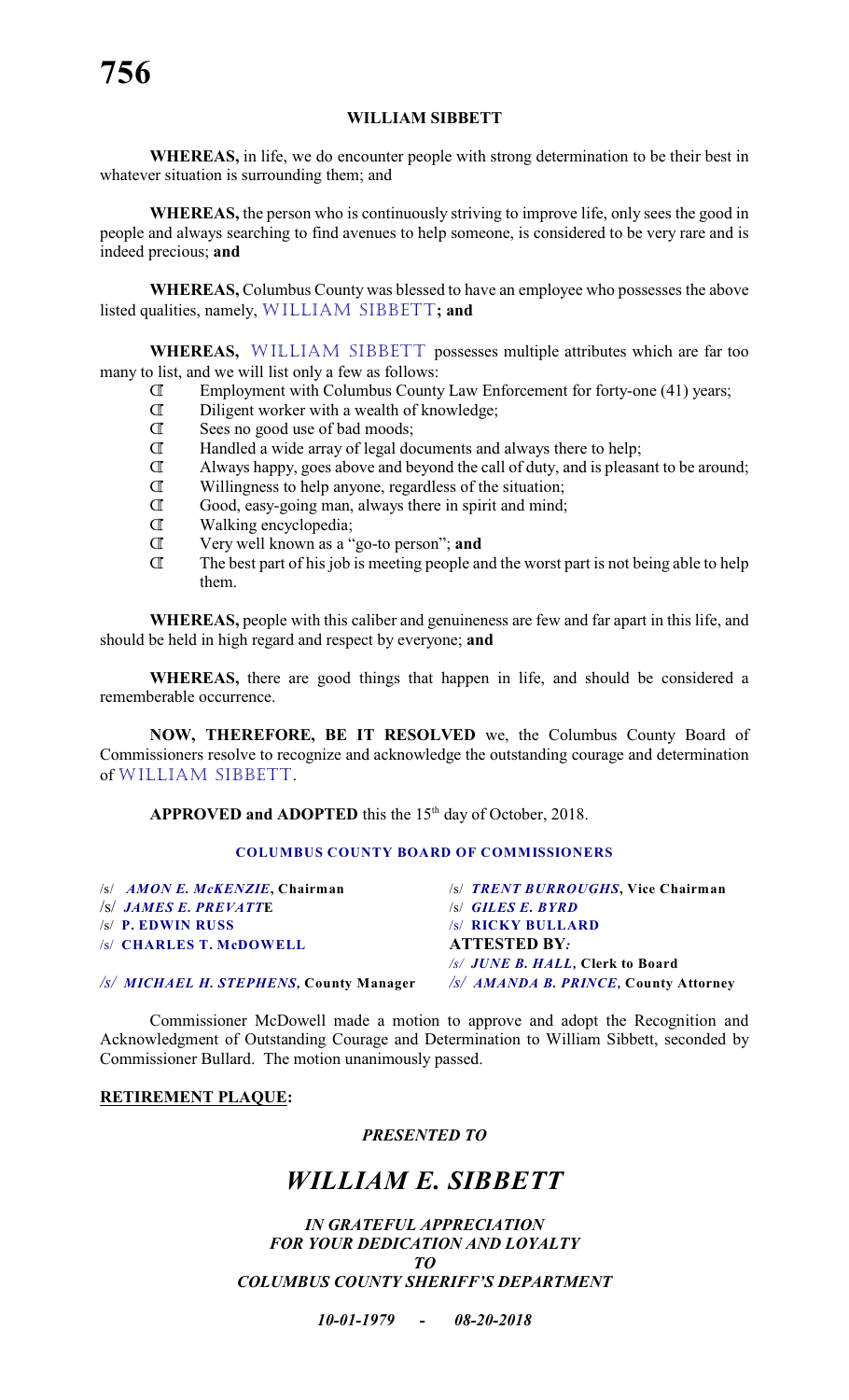#### *\* \* \* \* \* \* \**

### *COLUMBUS COUNTY BOARD OF COMMISSIONERS*

# **Agenda Item #5: PRESENTATION: PLAQUE of APPRECIATION to COUNTY COMMISSIONERS and DEPARTMENT of AGING - MISSION SERVE MISSIONS PROJECT in FAIR BLUFFand CERRO GORDO:**

Dr. David B. Heller, Columbus Baptist Association, presented the following plaque to the County Commissioners and the Department of Aging for the Mission Serve Missions Project in Fair Bluff and Cerro Gordo.

# **MISSION SERVE 2018**

# **Presented to The Columbus County Commissioners With Grateful Appreciation For Your Assistance and Hospitality With MISSION SERVE 2018 Columbus Baptist Association & Mission Serve Ministries October 15, 2018**

### **Agenda Item #6: BOARD MINUTES APPROVAL:**

Vice Chairman Burroughs made a motion to approve the October 01, 2018 Regular Session Board Meeting Minutes, as recorded, seconded by Commissioner Byrd. The motion unanimously passed.

## **Agenda Item #7: PUBLIC INPUT:**

Chairman McKenzie opened the floor for Public Input. No Public Input was received either orally or written.

#### **Agenda Item #8: PRESENTATION - EMERGENCY HELP at SOCIAL SERVICES:**

Brenda Rattley will address the Board relative to the emergency help and conduct of workers at the Social Services Department.

#### **DELETED**

# **Agenda Item #9: EMERGENCY SERVICES - FEMA UPDATE:**

FEMA officials delivered the following update on their response to Columbus County after Hurricane Florence. Christopher Arnim, Inter-governmental Affairs Specialist, Federal Emergency Management Agency, stated the following:

- 1. As of today, we have had approximately 5,000 registrations in your county, and there has been approximately \$8 million awarded to Columbus County, and approximately \$4.7 million to individuals and housing assistance;
- 2. Approximately \$1 million approved so far for Small Business Administration;
- 3. You have 44 survivors participating in the TSA Program (Temporary Shelter Assistance) as of today;
- 4. We have DSA (Disaster Survivor Assistance) teams going door-to-door throughout the County, the hardest hit areas first, and then spreading to the less affected;
- 5. Some other services that are available is disaster employment;
- 6. Out of the 5,000 that have registered, 1,500 qualified for housing assistance;
- 7. The inspectors, as well as DSA, go door-to-door, and will continue to do so;
- 8. We are providing Kay Worley, Emergency Services Director, updates as to where we have been, and where we plan to go;
- 9. We have both FEMA and state teams going through the County doing substantial damage estimates;
- 10. You have a briefing on Thursday, October 18, 2018, from 11:00 A.M. to 1:00 P.M., where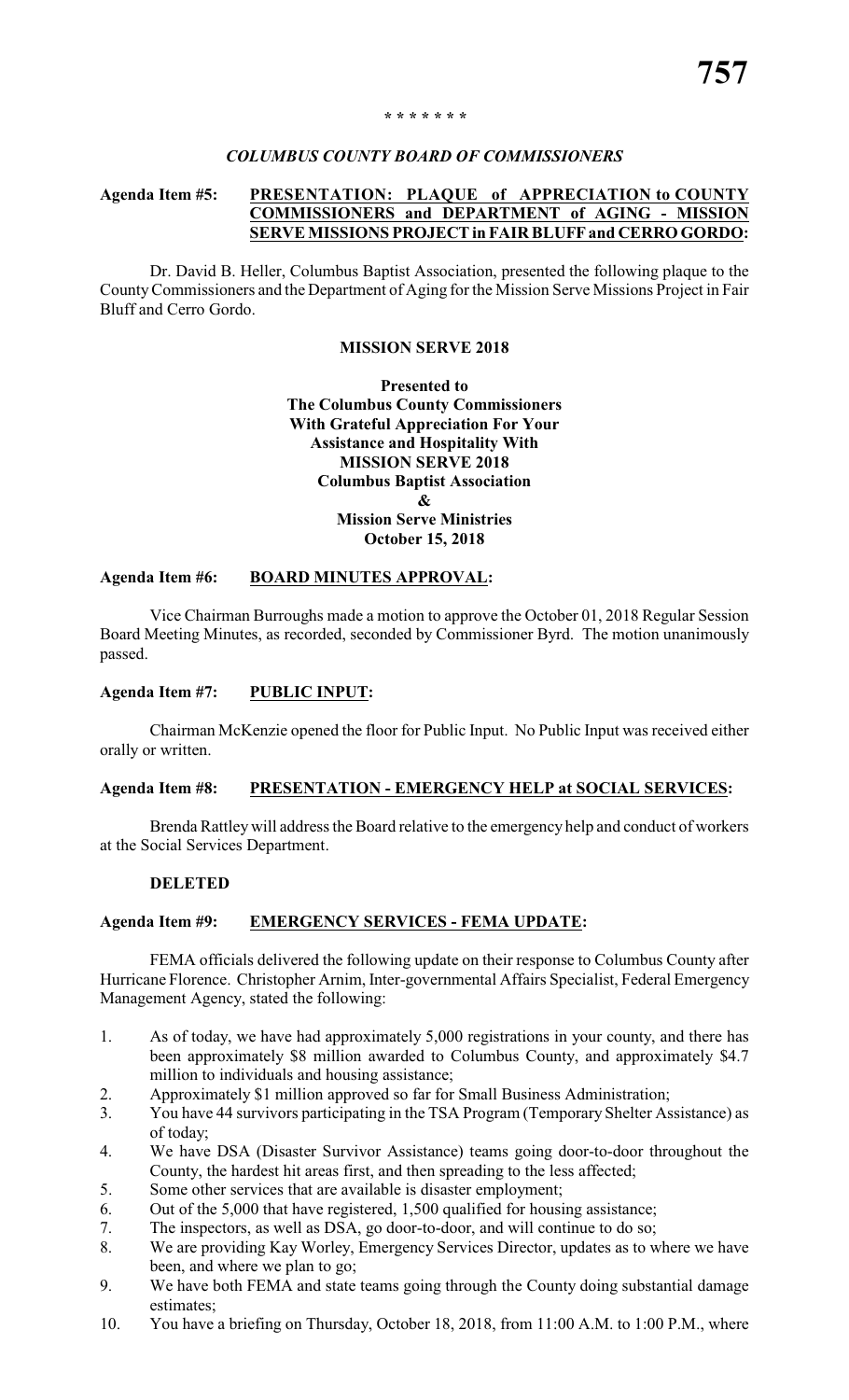public assistance questions can be asked, after the presentation they provide you;

- 11. We encourage people to register, and they will be given a nine (9) digit number to be kept; 12. Once you register, it will be about 7 to 10 calendar days before they are contacted by an inspector;
- 13. After the inspector comes, it will typically be 3 5 business days before they get some type of response;
- 14. They will get a letter from the State informing them if they are eligible or ineligible;
- 15. If they are eligible, it will explain the amount of money they are eligible for and a breakdown of how the money awarded is to be used for;
- 16. If they are ineligible, we want them to continue to read the entire letter, which will state what they are ineligible for, and the two (2) most common things are owner verification and insurance information;
- 17. They may be referred to the Small Business Administration, and it is part of our process;
- 18. We need them to fill the loan application, and it is part of our process;
- 19. It is a loan for up to thirty (30) years, with a maximum amount of \$250,00.00, and you only pay back the amount that you use;
- 20. If you had any damage, we want you to register;
- 21. If you have any questions, you can call FEMA at (800) 621-3362 or go to disasterassistance.gov;
- 22. The interest rate for SBA right now is two (2%) percent for homeowners, and I believe it is three and sixty-four hundredths (3.64%) percent for businesses, and businesses can borrow up to two million, I believe;
- 23. FEMA will not help with the deductible on insurance, but SBA will help with the deductible on insurance;
- 24. FEMA is the grant program, and SBA is the loan program;
- 25. If unemployment is involved, it will fall under the Disaster Unemployment Insurance Program; **and**
- 26. It is important for everyone that was affected to attend the FEMA Briefing on Thursday, October 18, 2018, from 11:00 A.M. to 1:00 P.M., at Vineland Station.

# **Agenda Item #10: RESOLUTION - REQUEST for PARTIAL ROAD ABANDONMENT on SR 1753 ALLIGATOR RUN:**

Kenneth Clark, District Engineer, North Carolina Department of Transportation, requested Board approval to abandon a portion of SR 1753 Alligator Run, with the following Resolution. **(This item was tabled at the October 01, 2018 Meeting.)**

# **North Carolina Department of Transportation Division of Highways Request for Deletion from the State Maintained Secondary Road System**

### **North Carolina County: Columbus**

# **Road Description: Abandon a portion of SR 1753 (Alligator Run) from 0.56 mile east of US 701 Business to existing end of maintenance for a distance of 0.14 mile**

**WHEREAS,** the attached petition has been filed with the Board of County Commissioners of the County of Columbus requesting that the above described road the location of which has been indicated in red on the attached map, be deleted from the Secondary Road System; **and**

**WHEREAS,** the Board of County Commissioners is of the opinion that the above described road should be deleted from the State Highway System.

**NOW, THEREFORE,** be it resolved by the Board of County Commissioners of the County of Columbus that the Division of Highways is hereby requested to review the above described road for deletion from the Secondary Road System.

# **CERTIFICATE**

The foregoing resolution was duly adopted by the Board of Commissioners of the County of Columbus at a meeting on the  $15<sup>th</sup>$  day of October, 2018.

**WITNESS** my hand and official seal this the  $15<sup>th</sup>$  day of October, 2018.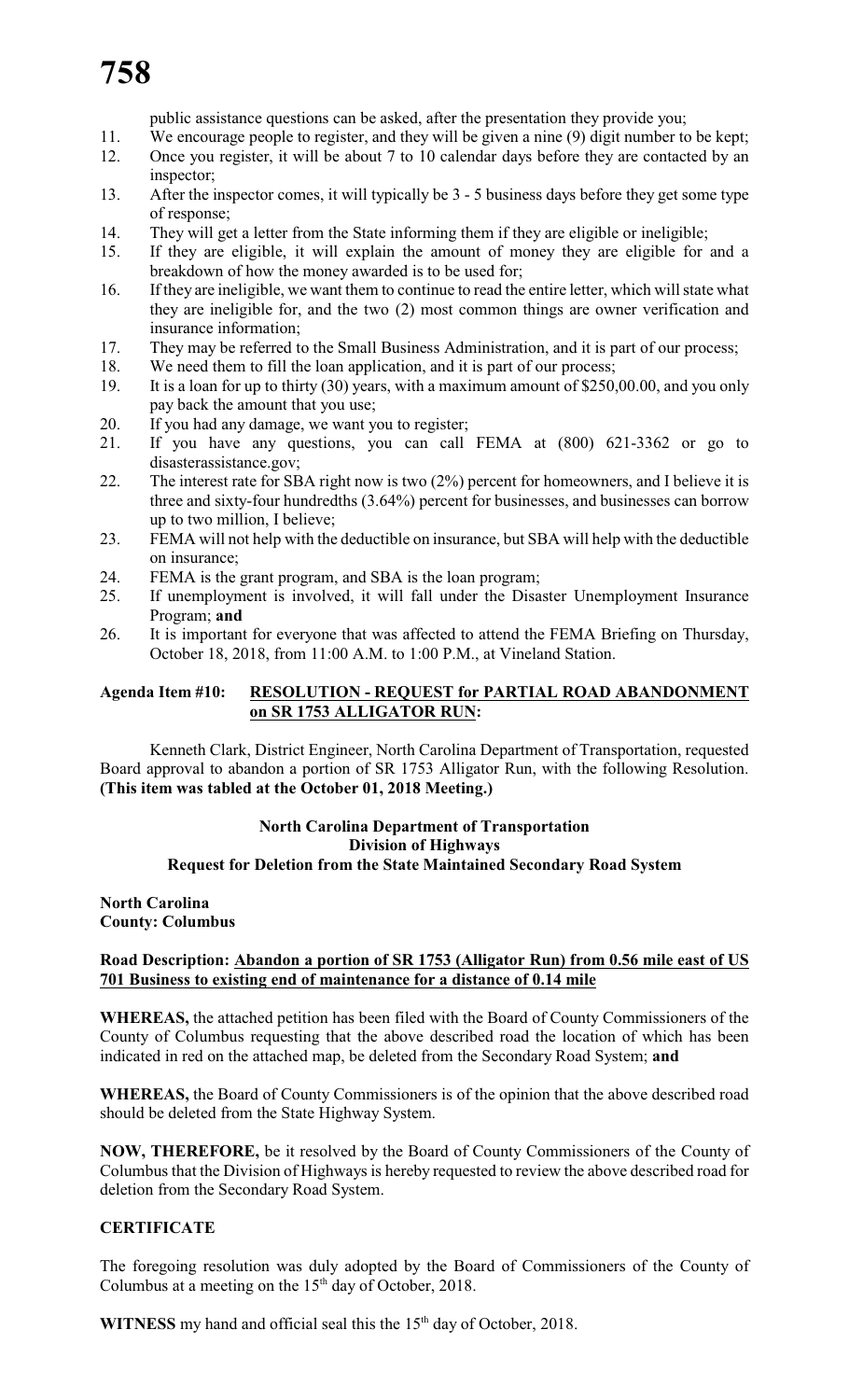#### **(Official Seal) Clerk, Board of Commissioners of County: Columbus** /s/ **JUNE B. HALL**

Commissioner Russ made a motion to approve the Request for Deletion from the State Maintained Secondary Road System Resolution, seconded by Commissioner Byrd. The motion unanimously passed. The petition and the map will be marked as Exhibit "A", and kept on file in the Minute Book Attachments, Book Number 6, in the Clerk to the Board's Office, for review.

## **ITEMS of CONCERN DISCUSSED:**

- 1. No reflectors on median in front of Family Dollar on Highway 76;
- 2. Site dangerous issue at Barbcrest Drive and Smyrna Road very dangerous;
- 3. Corn field site dangerous issue at Peacock and Pinelog intersection; **and**
- 4. On Old Lake Road, we need more than an overpass.

# **Agenda Item #11: PROCLAMATION - PROCLAMATION of APPRECIATION to the** CONCERNED CITIZENS of the LAKE WACCAMAW AREA 21<sup>ST</sup> ST. **JAMES WACCAMAW SIOUAN ANNUAL FESTIVAL:**

Hattie Campbell requested Board approval and adoption of the following Proclamation of Appreciation to the Concerned Citizens of the Lake Waccamaw Area 21<sup>st</sup> St. James Waccamaw Siouan Annual Festival.

## **PROCLAMATION of APPRECIATION to the CONCERNED CITIZENS of the LAKE WACCAMAW AREA 21st ST. JAMES WACCAMAW SIOUAN ANNUAL FESTIVAL**

The Board of County Commissioners, at their regularly scheduled meeting on October 15, 2018, unanimously adopted the following Proclamation:

**BE IT PROCLAIMED THAT WHEREAS,** the **St. James Waccamaw Siouan Annual Festival** of Columbus County has made life-long strides to improve the quality of life in their community and county; **and**

**WHEREAS,** members of the **St. James Waccamaw Siouan Annual Festival** have served on numerous boards, agencies, committees in their church, government and community functions; **and**

**WHEREAS,** the **Committee** is recognized Countyand State-wide for leadership in positive endeavors for the general welfare of all people; **and**

**WHEREAS,** the **Committee** has given unselfishly of their time and energies to help those in need or those with unfortunate situations in a most untiring and caring way.

**THEREFORE, BE IT PROCLAIMED** by the Board of Commissioners of Columbus County, North Carolina, that they do hereby recognize the true loyal and faithful service to their community and county and congratulate them on this special occasion.

**ADOPTED** unanimously on this the 15th day of October 2018.

# **COLUMBUS COUNTY BOARD OF COUNTY COMMISSIONERS**

|                                                                               | /s/ AMON E. McKENZIE, Chairman, District I /s/ TRENT BURROUGHS, Vice Chairman, District V |
|-------------------------------------------------------------------------------|-------------------------------------------------------------------------------------------|
| /s/ JAMES E. PREVATTE, District II                                            | $/s/$ GILES E. BYRD, District III                                                         |
| /s/ P. EDWIN RUSS, District IV                                                | /s/ RICKY BULLARD, District VI                                                            |
| /s/ CHARLES T. McDOWELL. District VII                                         | <b>ATTESTED BY:</b>                                                                       |
|                                                                               | /s/ JUNE B. HALL, Clerk to Board                                                          |
| /s/ MICHAEL H. STEPHENS, County Manager /s/ AMANDA B. PRINCE, County Attorney |                                                                                           |

Commissioner Byrd made a motion to approve and adopt the Proclamation of Appreciation to the Concerned Citizens of the Lake Waccamaw Area 21<sup>st</sup> St. James Waccamaw Siouan Annual Festival, seconded by Commissioner Russ. The motion unanimously passed.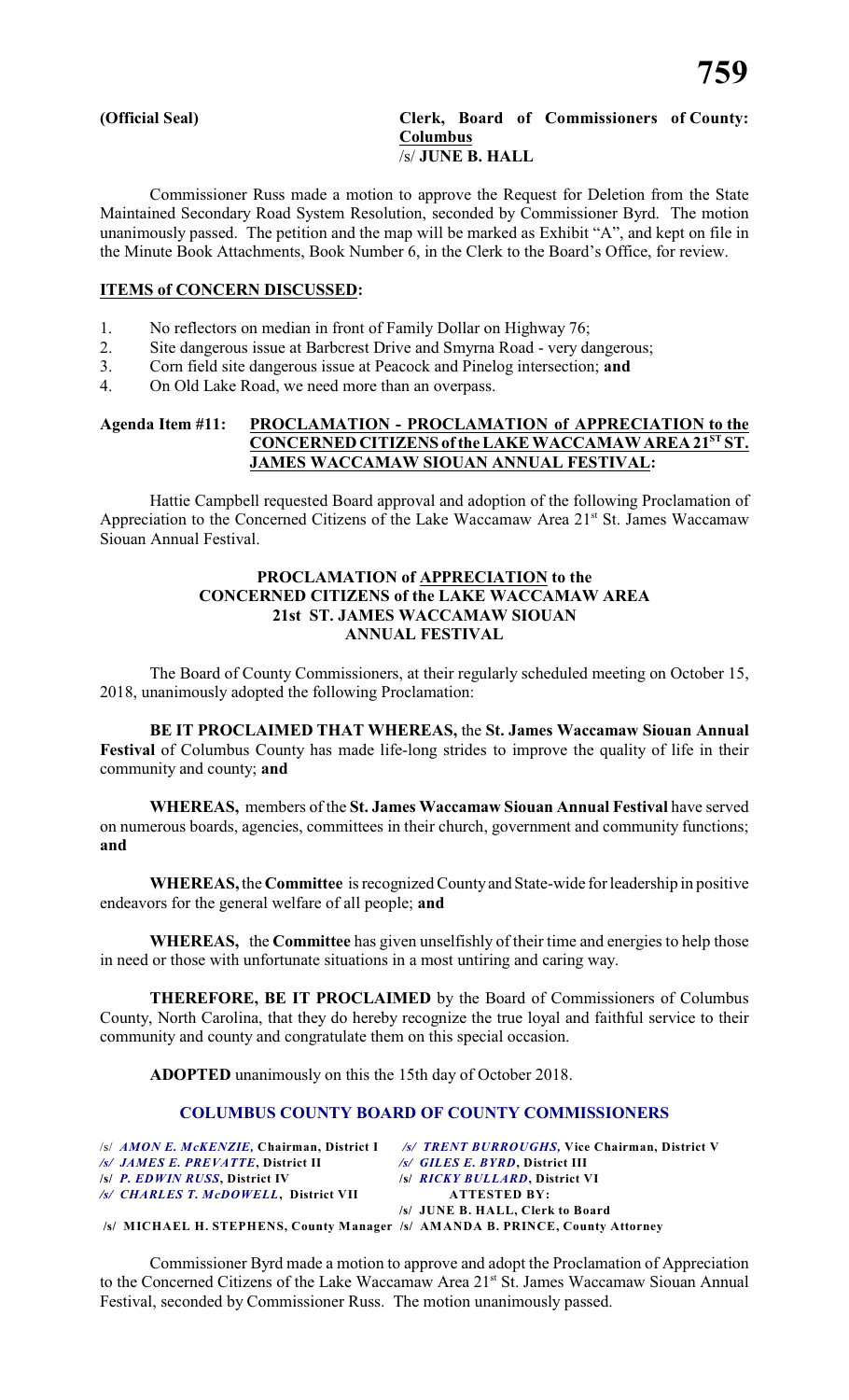# **Agenda Item #12: PUBLICTRANSPORTATION - NCDOT GRANT RESOLUTION and ASSOCIATED DOCUMENTS:**

Joy Jacobs, Public Transportation Director, requested Board approval to authorize the Chairman to sign the following Public transportation Program Resolution FY 2020 Resolution, and all related documents, and the County Attorney and Chairman be authorized to sign the Certificates and Assurances, at a later date, which are related to the grant.

#### **COMMUNITY TRANSPORTATION PROGRAM RESOLUTION FY 2020 RESOLUTION**

#### **Section 5311 (including ADTAP), 5310, 5339, 5307 and applicable State funding, or combination thereof.**

Applicant seeking permission to apply for Community Transportation Program funding, enter into agreement with the North Carolina Department of Transportation, provide the necessary assurances and the required local match.

A motion was made by Commissioner Giles E. Byrd and seconded by Vice Chairman Trent Burroughs for the adoption of the following resolution, and upon being put to a vote was duly adopted.

**WHEREAS,** Article 2B of Chapter 136 of the North Carolina General Statutes and the Governor of North Carolina have designated the North Carolina Department of Transportation (NCDOT) as the agency responsible for administering federal and state public transportation funds; **and**

**WHEREAS,** the North Carolina Department of Transportation will apply for a grant from the US Department of Transportation, Federal Transit Administration and receives funds from the North Carolina General Assembly to provide assistance for rural public transportation projects; **and**

**WHEREAS,** the purpose of these transportation funds is to provide grant monies to local agencies for the provision of rural, small urban, and urban public transportation services consistent with the policy requirements of each funding source for planning, community and agency involvement, service design, service alternatives, training and conference participation, reporting and other requirements (drug and alcohol testing policy and program, disadvantaged business enterprise program, and fully allocated costs analysis); **and**

**WHEREAS,** the funds applied for may be Administrative, Operating, Planning or Capital funds and will have different percentages of federal, state, and local funds; **and**

**WHEREAS,** non-Community Transportation applicants may apply for funding for "purchase-of-service" projects under the Capital Budget Section 5310 Program; **and**

**WHEREAS,** COLUMBUS COUNTY hereby assures and certifies that it will provide the required local matching funds; that its staff has the technical capacity to implement and manage the projects, prepare required reports, obtain required training, attend meetings and conferences; and agrees to comply with the federal and state statutes, regulations, executive orders, Section 5333 (b) Warranty, and all administrative requirements related to the applications made to and grants received from the Federal Transit Administration, as well as the provisions of Section 1001 of Title 18, U. S. C.

**WHEREAS,** the applicant has or will provide all annual certifications and assurances to the State of North Carolina required for the project.

**NOW, THEREFORE,** be it resolved that the \*Chairman, of the Columbus County Commissioners is hereby authorized to submit grant application(s) for federal and state funding in response to NCDOT's calls for projects, make the necessary assurances and certifications and be empowered to enter into an agreement with the NCDOT to provide rural, small urban, and urban public transportation services.

I, **JUNE B. HALL**, do hereby certify that the above is a true and correct copy of an excerpt from the minutes of a meeting of the Columbus County Commissioners duly held on the 15th day of October, 2018.

/s/ **JUNE B. HALL** Signature of Certifying Official

\*Note that the authorized official, certifying official, and notary public should be three separate individuals.

Subscribed and sworn to me: October 15, 2018

/s/ Paulette Varnam Notary Public \* 111 Washington Street, Whiteville, NC 28472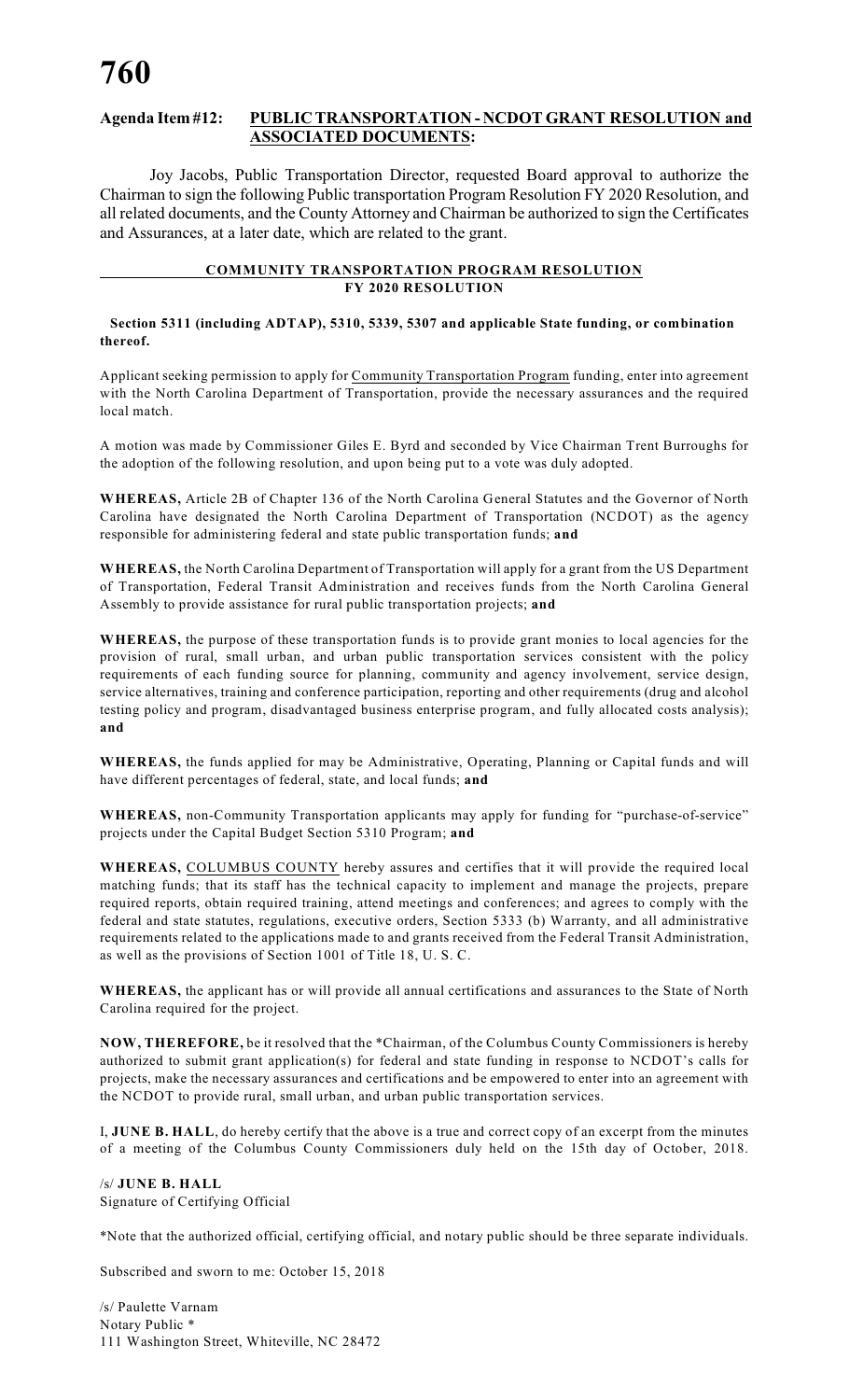*Address* Seal

My commission expires (*date*) August 18, 2022.

Commissioner Byrd made a motion to approve to authorize the Chairman to sign the Public Transportation Program Resolution FY 2020 Resolution, and all related documents, and the County Attorney and Chairman be authorized to sign the Certificates and Assurances, at a later date, which are related to the grant, seconded by Vice Chairman Burroughs. The motion unanimously passed.

### **Agenda Item #13: PARKS AND RECREATION - DEPARTMENTAL UPDATE:**

Julie Strickland, Parks and Recreation Director, delivered the following departmental update.

### **PROJECTS**

#### **Bogue Community Park**

Repairs to existing driveway cable Top coated cutouts (bases) with infield clay Renovated parking area

# **Bolton Community Park**

#### **Buckhead Community Park**

Removed 120' x 6' fencing and old four bay swings 19 tons of infield clay Tilled, raised bases and homeplate anchors Repairs to pitching anchors and rubber Installed new home plate, set of bases and 3 in ground pitching rubber kits

### **Carver Community Park (Fair Bluff)**

Replaced one section of top rail 18 tons infield clay Installed new home plate, set of bases (Cerro Gordo Dixie Youth)

#### **Cerro Gordo Athletic Field**

Replaced two sections of top rail and repaired fencing

#### **Chadbourn Depot**

Trimmed low hanging limbs

# **Council Field (Lake Waccamaw)**

19 tons of infield clay Tilled, raised bases and homeplate anchors

#### **Edgewood Community Park (Whiteville)**

19 tons of infield clay Ground stumps from tree removal Repaired canopy swing Replaced boards on picnic table Installed new volleyball net Refurbished sand to outdoor volleyball court due to washout Refurbished sand in playground area Repairs to swings Relocated and installed bench

# **Elizabeth Brinkley Community Park (Lake Waccamaw)**

38 tons of infield clay Tilled, raised bases and homeplate anchors Replaced section of fence due to vehicular damage

# **Elra & Gertrude Spaulding Community Park (Farmers Union)**

Added approximately 2.5 tons of sand to outdoor volleyball court Changed locks on walk and drive gates – locks keyed alike Repaired 10ft of fence Top coated cutouts (bases) with infield clay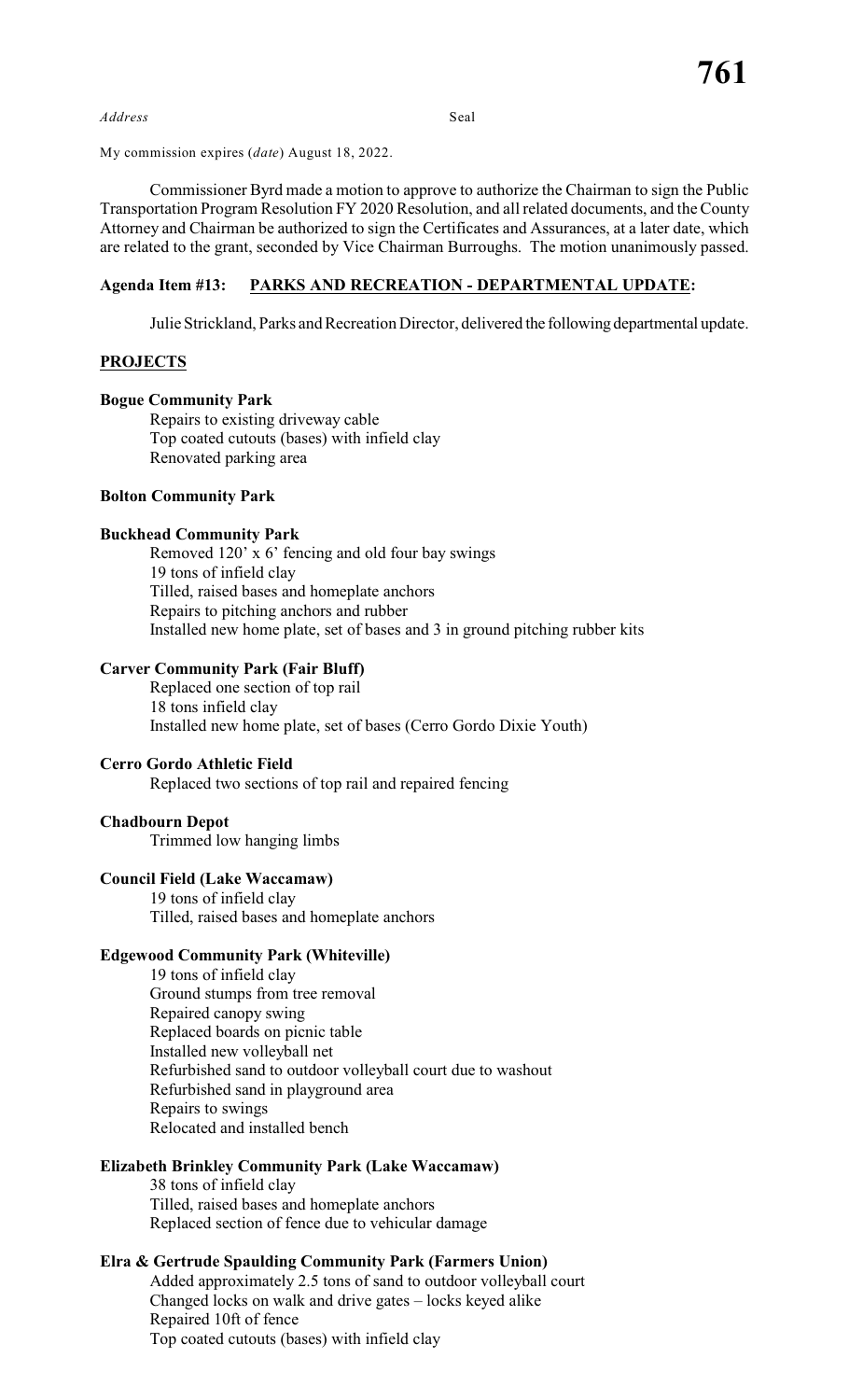Repaired pump housetop

# **Fitness Park**

Replaced split rail fence due to vehicular damages Repaired perimeter fence and trimmed trees due to vehicular damage Planted 32 shrubs and installed tree rings along boundary line

#### **Kramer Field (Whiteville)**

Repaired bridge walkway and drive gate fencing

# **Old Dock Community Park**

38 tons of infield clay Tilled, raised bases and homeplate anchors Installed new water pump, replaced lock, hasp and light fixture inside pump Replaced and installed 50ft of 6ft fence on ballfield Renovated parking area and added parking support blocks Installed handrails for safety-entrance of community center Replaced home plate, set of basses and pitching rubber Installed new electrical box and switch for field lights Installed metal roof on community center and pressbox

## **Parks and Recreation Office & Maintenance Area**

Renovated parking area Painted Stop blocks

### **Progressive Women's Park**

Repair to 10' section of fence and removed fenced walk gate close to afterschool building

# **Ransom Community Park**

19 tons of infield clay Replaced (2) 16ft dugout bench boards on practice fields

# **Riegelwood Community Park**

76 tons of infield clay Refinished 1350 square ft. hardwood flooring in community center Painted and installed base boards in community center Removed low and broken limbs Painted 275 ft of stop blocks Replaced bleacher boards Installed line post and gate in parking area Installed security doors on storage building Installed new electrical box and switch for field lights Renovated parking area Installed door to the maintenance building Removed basketball goals, prep work for new surfacing Resurfaced basketball court with approximately 600 sq. yards of asphalt

### **Riverwalk Park (Fair Bluff)**

Repaired bench boards

# **Sandyfield Community Park**

Replenished eroded surface around basketball court

#### **St. James Community Park**

57 tons of infield clay Tilled, raised bases and homeplate anchors Removed grass infield, developed clay infield for adult co-ed league Removed damaged playground equipment (see saws) Refurbished sand to outdoor volleyball court due to washout Refurbished sand in playground area

Chadbourn Depot, Columbus County Airport, FEMA Properties-Lake Waccamaw & Tabor City, Sheriff's Department Construction Lot, Lake Tabor Park, Tabor City Athletic Complex, Civitan Park (Orange St./TC) and Old Civitan Stadium/TC Elem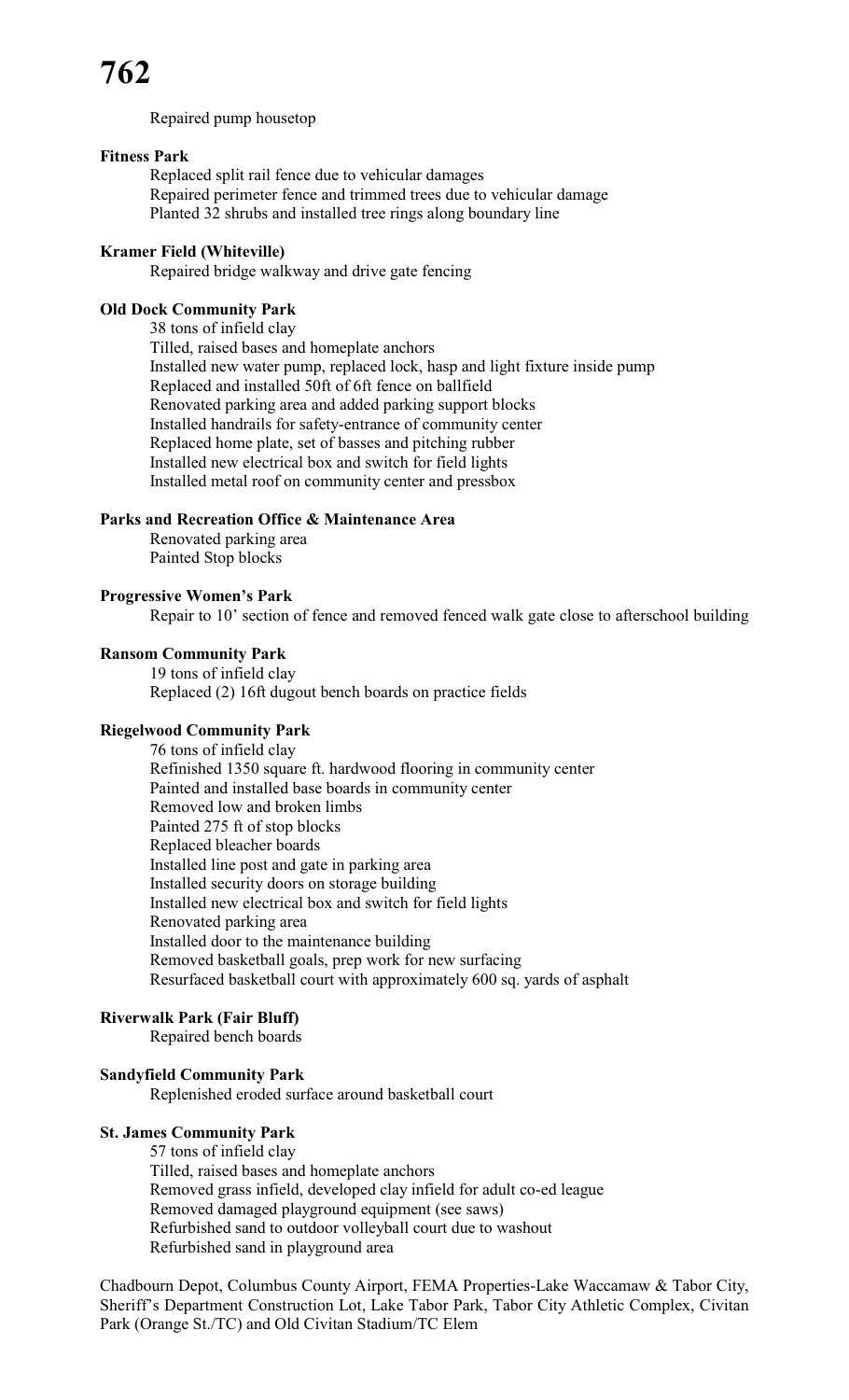# **Sheriff's Department & Construction Lot**

# **Animal Shelter**

Repaired entrance gate and terminal

# **Southeastern Community College Professional Service Agreement**

Installed 120' of backstop mat Removed 60ft of 4ft fence, line post, terminals Installed 60ft of 6ft fence, line post, terminals

# **Tabor City Complex**

Installed 314ft of 4ft temporary fence for Dixie Youth Baseball Tournament

**Whiteville Parks and Recreation – Seasonal facility Use Agreement** Installed 300' of 4' temporary fencing at soccer fields – Division III Fields

**Smith Street/Courthouse Parking Lot (water retention pond)** Fencing hardware

# **BLEACHER PROGRAM**

Bleachers for use at festivals, programs and/or events open to the Public SCC (10) sets Graduation (8) sets Early College Graduation (4) sets Baseball and Softball Enrichment Clinics Community Event and Festivals (8) sets Chadbourn – North Carolina Strawberry Festival (4) sets Edgewood Park / Soccer Clinic (2) sets Sandyfield Park – 19th Annual Town Day Celebration (4) sets Bogue Park Family Day (10) sets Buckhead Community Park – Annual Waccamaw Siouan Pow Wow (6) sets Annual Pecan Festival (2) sets Pine Tree Festival in Bolton (4) sets Whiteville Christmas Parade

(4) sets Candlelight Event

(8) sets Annual Southern Farm Days Festival at Boys and Girls Home of Lake Waccamaw

(2) sets Live after Five

# (2) sets Fitness Park – Alzheimer's Awareness Walk

(2) sets Veterans Memorial Park of Columbus County

(5) sets Veterans Memorial Park of Columbus County/Memorial Event

# **COMMUNITY INVOLVEMENT**

JCPC Meetings – Monthly & Annual Luncheon Recreation Advisory Board Meetings – Quarterly Summer Food Program Training/ Whiteville City Schools - (6) Staff Members USDA Summer Food Training (Enrichment Clinics provided meals to participants) Department Head Meetings - Monthly Safety Meetings – Monthly Annual Employee Safety Training Fall Soccer Coaches Meeting & Draft Youth Basketball Gym Supervisors Meeting Farmers Market Fun Run & Walk Event & Meetings Live After 5 Event & Meetings Safe Nite for Kids Event & Meetings North Carolina Pesticide Operator License (6) Staff Members North Carolina Pesticide Training and Testing through the Department of Agriculture and Consumer Services (2) Staff Members Elder Abuse Prevention Ceremony and Tree Planting Lake Waccamaw State Park Advisory Council Meetings – Quarterly Fitness Park Meetings (addition) –Development Engineer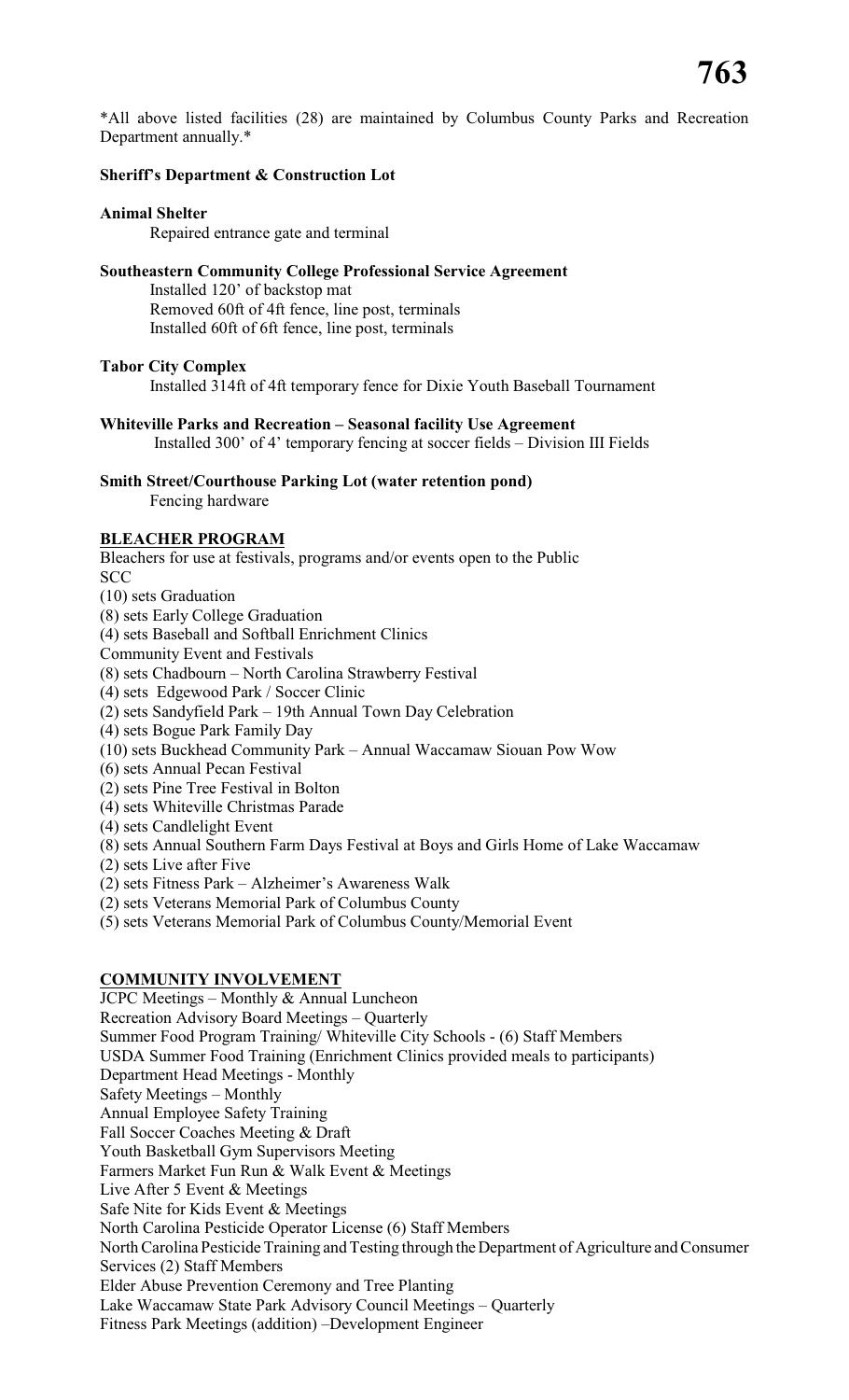Defensive Driving – All Employees Annual Lip Sync Battle Meeting Buckhead Community Park Meeting – Brenda Moore & Tribal Council to discuss security protocols at the park Alzheimer's Awareness Walk Meetings Vineland Christmas Meetings Columbus Regional YMCA Initiative Meetings Candlelight Event Meetings Whiteville City Town Hall – Holiday Event Fitness Park/Kate B. Reynolds – Site evaluation meeting for grant proposal Youth Mental Health CPR Training Certification – 8 employees Special Olympics NIMS – certification in 700 & 800 (8 employees) Trillium Health Care – Conference call/Web presentation – Mobile Crisis Management Whiteville City Schools – District School Health Advisory Council (3 meetings) Bogue Community Park/Bogue Betterment Association Advisory Committee

# **PROGRAMS**

Fall Soccer Program – approximately 299 participants/26 teams

- Summer Olympics Approximately 300 participants
- 9th Annual Farmers Market Fun Run/Walk Approximately 300+ participants

Live After Five – Summer with 500 in attendance /Fall Live Outdoor Concert with 1000 in attendance

Summer Enrichment Clinics – Softball – 17 participants, Baseball –22 participants, (2) Tennis -19 participants, (2) Soccer -58 participants, (2) Volleyball -49 participants, Art-17 participants Discover Enrichment Clinic – July 16 through August 6, 2018 (4 weeks)

Safe Nite for Kids – 50 booths with approximately 3350+ in attendance and 275 volunteers Candlelight Event – approximately 250 in attendance

Youth Basketball – 205 participants from 3 sites (Nakina Middle, Tabor City Middle and Williams Township Schools)

Annual Easter Egg Hunt – 338 participants at 12 sites (Bolton Community Park, Cerro Gordo – Woodmen of the World, Chadbourn Depot, Evergreen Elementary School, Farmers Union – Elra & Gertrude Spaulding Park, Bogue Community Park, Elizabeth Brinkley Park, Old Dock Community Park, Riegelwood Community Park, St. James Community Park, Tabor City Elementary School, Whiteville City Recreation, Williams Township School

# **Loaner Equipment Program**

County Commissioner Edwin Russ – Public Forum – 1 portable PA system with microphone Columbus Christian Academy – Scott Todd – 1 dry erase board Community Innovations (Special Olympics) – 2 dozen softballs Evergreen T-Ball – 1 dozen t-balls Lake Waccamaw Dixie Youth Baseball and Softball – 1 paint striper, 12 cans of white paint, 2 sets of throw down bases, 2 home plates to form practice fields to facilitate 13 teams Lake Waccamaw Dixie Softball  $-5$  (50lb) bags field line, 6 cans of paint Lake Waccamaw Dixie Youth Baseball – 8 bags of athletic field lime SCC – Spring Fling – 4 corn hole boards, 16 bean bags Bogue Community Citizens Association – handball rackets, tug of war rope, basketballs, tennis balls, footballs & tees, helmets, softballs, baseballs, t-balls, softball and t-ball bats Families First – Lip Sync Battle – 13 coolers with ice, hand truck and tarp Rotary Club/Kentucky Derby Fundraiser – 4 coolers with ice Knights of Columbus – 2 coolers with ice twice a week for Fall Soccer Games Whiteville Parks and Recreation – (3) 10 gallon coolers with ice, (1) 7 gallon cooler, (4) sand bags for middle school soccer goals Tabor City Middle School Basketball Camp – 2 Basketball Goals West Columbus – Basketball Camp –  $(2 \text{portable goals}, (40) \text{pinnies})$ Acme Delco Elementary – measuring wheel Town of Lake Waccamaw – Paint striper NC Pecan Harvest Festival Welcoming Event/Sally Mann – 1 cooler with ice Whiteville Howl Soccer Tournament/Brent Wheatley – 1 dry erase board NC Dixie Youth State Tournament/Coach Pitch @ Tabor City – Approximately 800ft of temporary fencing Whiteville Tennis Association/Jonathan and Sally Medford – (48) yellow-orange, (60) yellow-green,

(48) yellow-red tennis balls, (2) EZ Tennis Court Lines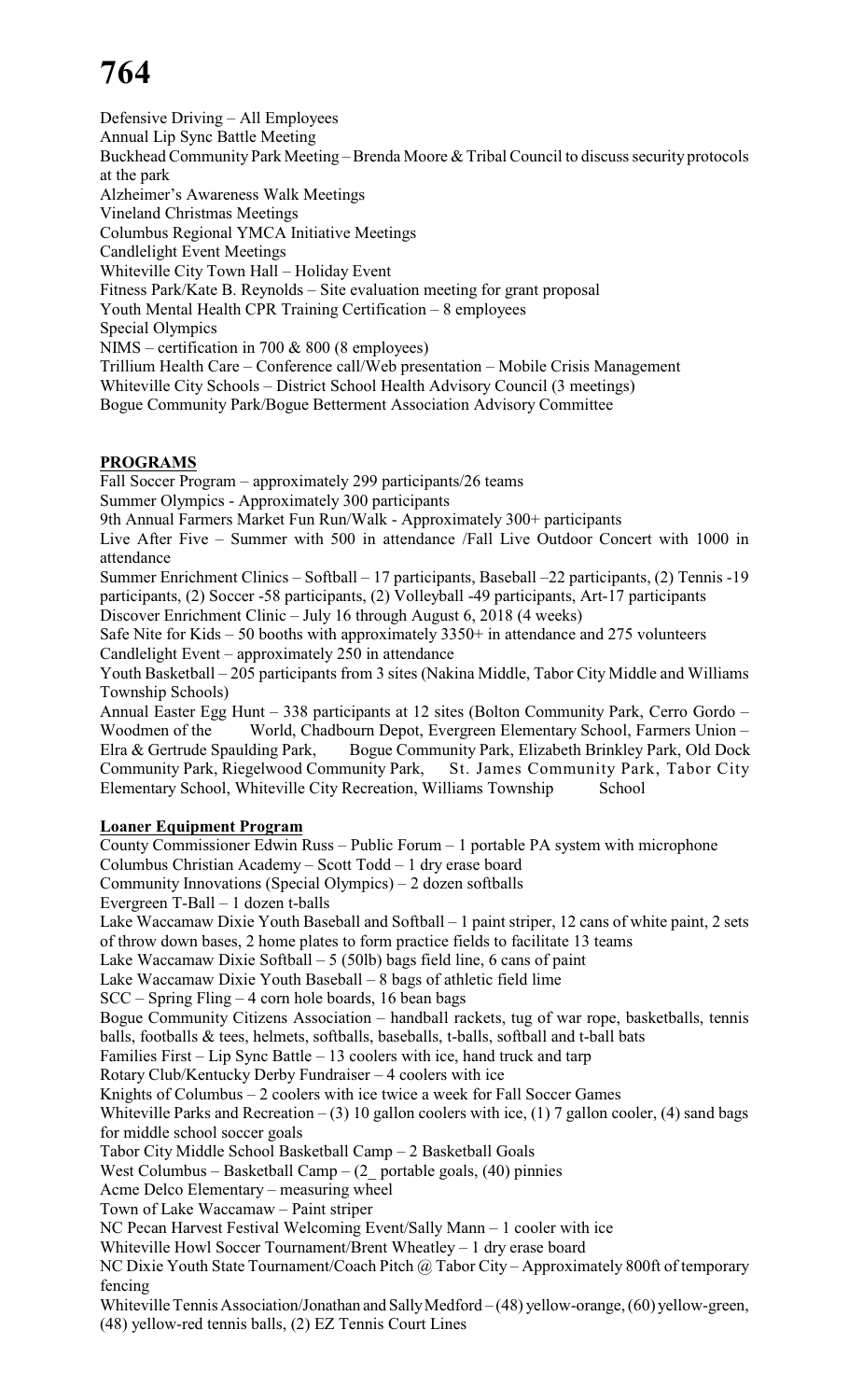Lake Waccamaw Depot Candlelight Event – 50 red cups and candles Whiteville High School Choral/WC Butler – 60 cups and candles Millers Hot Chocolate Stand – 1 orange 10 gallon cooler, stir stick and creamer Hometown New Year's Eve/WDDC  $&$  News Reporter - 2 cornhole sets, 16 beanbags, 2 youth cornhole sets, 16 beanbags, 2 portable basketball goals, 4 basketballs, 3 putting greens, putters, golf balls, hula hoops, 5 soccer balls, 3 dozen plastic eggs and spoons, 8 colored buckets, mesh bag of colored balls Sheriff's Department Family  $day - 11$  slow pitch bats, 12 softballs Tabor City Complex – Dixie Youth Minors & Supplemental District Tournament – 314ft x 4ft temporary fence and poles Whiteville City – Retirement dinner for Edna Dowless – Blue cooler with ice Tom Stanley Memorial Fundraiser – 6 coolers, 4 with ice, banner West Columbus Dixie Boys – Kent Ivey – Striper machine, 6 cans of paint Foster to Adopt Event – 2 large green coolers, 1 large white cooler, 4 medium coolers with ice, 1 hand truck

### **FACILITIES MOWED WITH ROUTINE MAINTENANCE**

Airport – Runway and parallel taxiway – Brunswick Board of Elections - Whiteville Bogue Community Park – Hallsboro Bolton Community Park – Bolton Brinkley Park – Lake Waccamaw Buckhead Community Park – Buckhead Carver Community Park – Fair Bluff Cerro Gordo Athletic Fields – Cerro Gordo Chadbourn Depot and parking area – Chadbourn Civitan Park – Tabor City Columbus County Farmer's Market –Whiteville Council Field – Lake Waccamaw Edgewood Park – Whiteville Elra & Gertrude Spaulding Community Park – Farmers Union Kramer Field – Whiteville Lake Tabor Park – Tabor City Old Dock Community Park – Old Dock Progressive Women's Park – Fair Bluff Ransom Community Park – Ransom Riegelwood Community Park – Riegelwood Riverwalk Park – Fair Bluff Sandyfield Community Park – Sandyfield Sheriff Lot - Whiteville St. James Community Park – St. James Tabor City Recreation Complex – Tabor City Civitan Stadium/Tabor City Elementary – Tabor City West 2nd Street (213) – Tabor City \*FEMA PROPERTY\* Waccamaw Shores Road (3229) – Lake Waccamaw \*FEMA PROPERTY\*

# **Additional areas mowed and maintained during Fall Soccer:**

Soccer Field @ Columbus Christian Academy Open Property(Tram Road) @ Columbus Regional Healthcare System

# **Agenda Item #14: SOCIAL SERVICES - MONTHLY ADMINISTRATIVE UPDATE:**

Algernon McKenzie, Social Services Director, will deliver the Monthly Administrative Update for August and September, 2018.

#### **August 2018**

On August 1, 2018 a short agency staff meeting was held. During this meeting, I addressed issues with travel receipts that continue not to be turned in timely. I explained again that all receipts for meals, gas, hotel rooms and purchases need to be turned in when staff return to the office. They also need to be signed by the worker.

Staff was informed about the process for viewing the county surplus list via the county website. I also informed staff Mr. Kip Godwin would be coming to the agency on the first Monday of each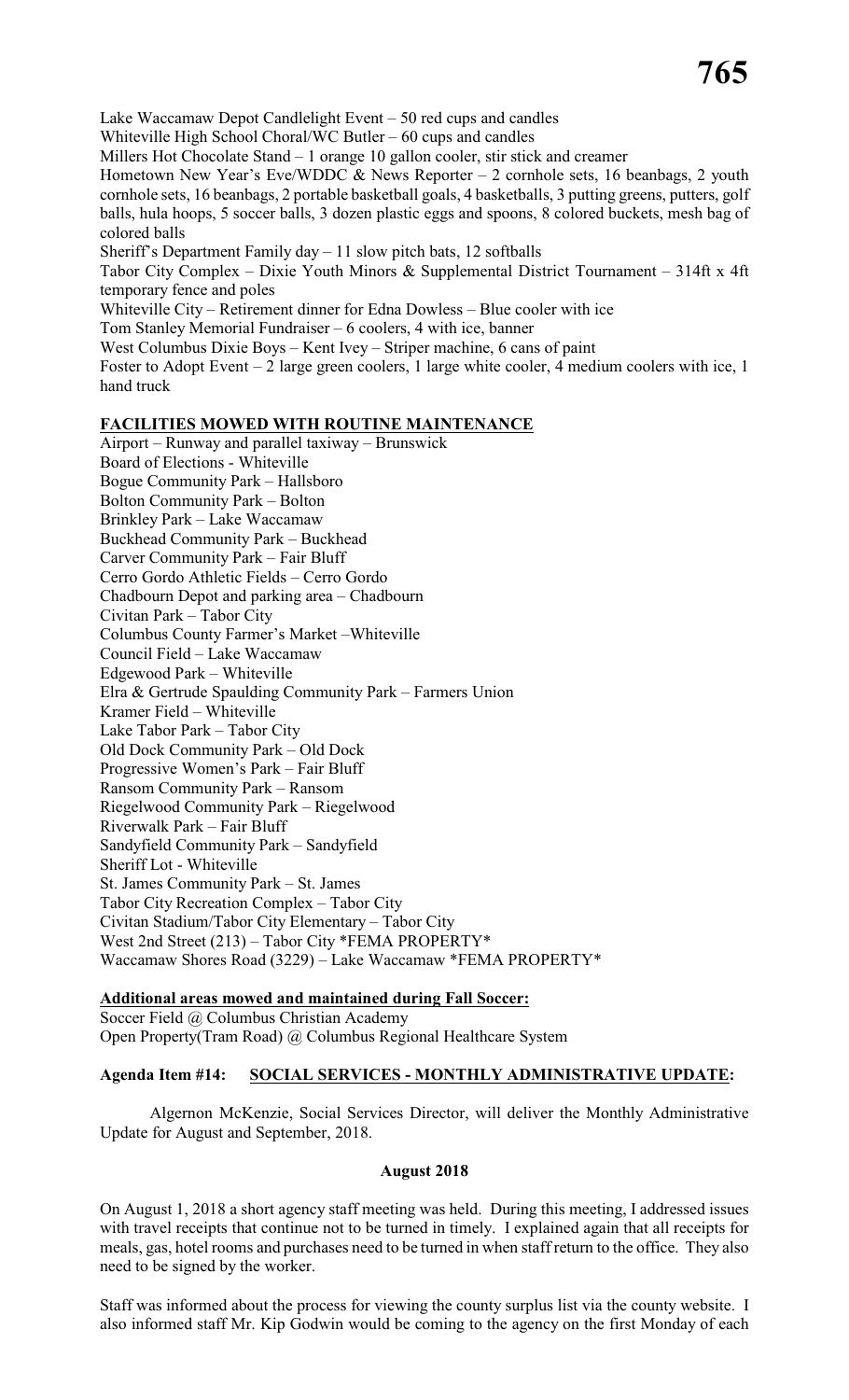month to provide information about the Medicaid/Medicare benefit program for seniors.

During the meeting, I stressed with staff the importance of taking care of our agency vehicles and keeping them clean. Any issues with the vehicles should be reported so they can be checked out as soon as possible.

Lastly, staff recognitions were made for various accomplishments and updates were given from the Department Manager's meeting.

On August 9, 2018 I attended our Director's Association Executive Board meeting. During this meeting, we were given information on Medicaid transformation by staff from North Carolina Medicaid, which is the new name for the Division of Medicaid. They are looking at a go-live date of July 2019 for what is being called standard plans for Medicaid recipients. Under this new system, all behavioral and medical health issues will be handled by the medical broker; as well as medical transportation needs. The brokers for these pre-paid health plans will contract with local providers for non-emergency Medicaid transportation services; not the local DSS agencies. They will also set the reimbursement rates.

We were informed that the new Child Welfare policy called, Modified Policy, will not be effective September 1, 2018 as planned; as there are changes that need to be made.

Staff from the Division of Child Development and Early Education informed Directors that State spending is down for Child Care and counties can now start working on their waiting lists. This was good news as many counties have large waiting lists. They also informed us that starting October 1, 2018 policy will allow day care services to be transferred from one county to another without going on the waiting list. This new policy is concerning to us as it could cause counties to overspend their allocations for day care.

On August 14, 2018 Trillium Health Services provided a lunch and learn session for our management staff and lead workers. During this session, staff from Trillium presented information on the various programs and services that are offered. They also provided pamphlets to share with the public and other staff about their services. We look forward to building a working relationship with Trillium to better service our families.

On August 22, 2018 there was a statewide Director's conference call for all 100 counties. During this call, we were informed the NCFAST team and IBM are continuing to make improvements to the system. Although the system is not ready for all of Child Welfare programs to be implemented, they have decided to move forward with the P-4 Child Welfare roll-out into NCFAST in paper based counties. The roll-out will start with CPS Intake and Assessments only; starting with counties in the east. These counties will start in the NCFAST system November 26, 2018. The readiness staff will be contacting those counties to help prepare for this roll-out and provide some training to staff prior to the roll-out. These counties will need to look at what equipment is needed to go-live on November 26, 2018.

On August 23 and 24, 2018 I attended the Eastern Region Director's meeting. During these two days, we received information on county audits and some things to monitor prior to these audits. It is important to make sure forms are signed, dated and completed properly; as auditors will site counties if these are not done.

We were told worker certification in NCFAST should start sometime in 2019 and there will be a workgroup developing the components of this certification.

We also had a presentation from State EmergencyManagement staff on disaster preparedness. They encouraged us to make sure our staff are prepared for shelter duty and work with our local emergency management and law enforcement.

We continue to have issues with the phone system at DSS. On August 3, 6 and 29, 2018 we were without phone service for the majority of these days. This is not only an inconvenience to our customers, but puts us at risk for being out of compliance with completing phone calls to mail-in applicants who have applied for services in a timely manner. In addition to that, it leaves children and adults at risk for harm when we are unable to get calls of abuse or neglect timely. Therefore, our phone system is a critical part of our operation and we are in need; and would like to request permission to explore replacing our phone system as soon as possible.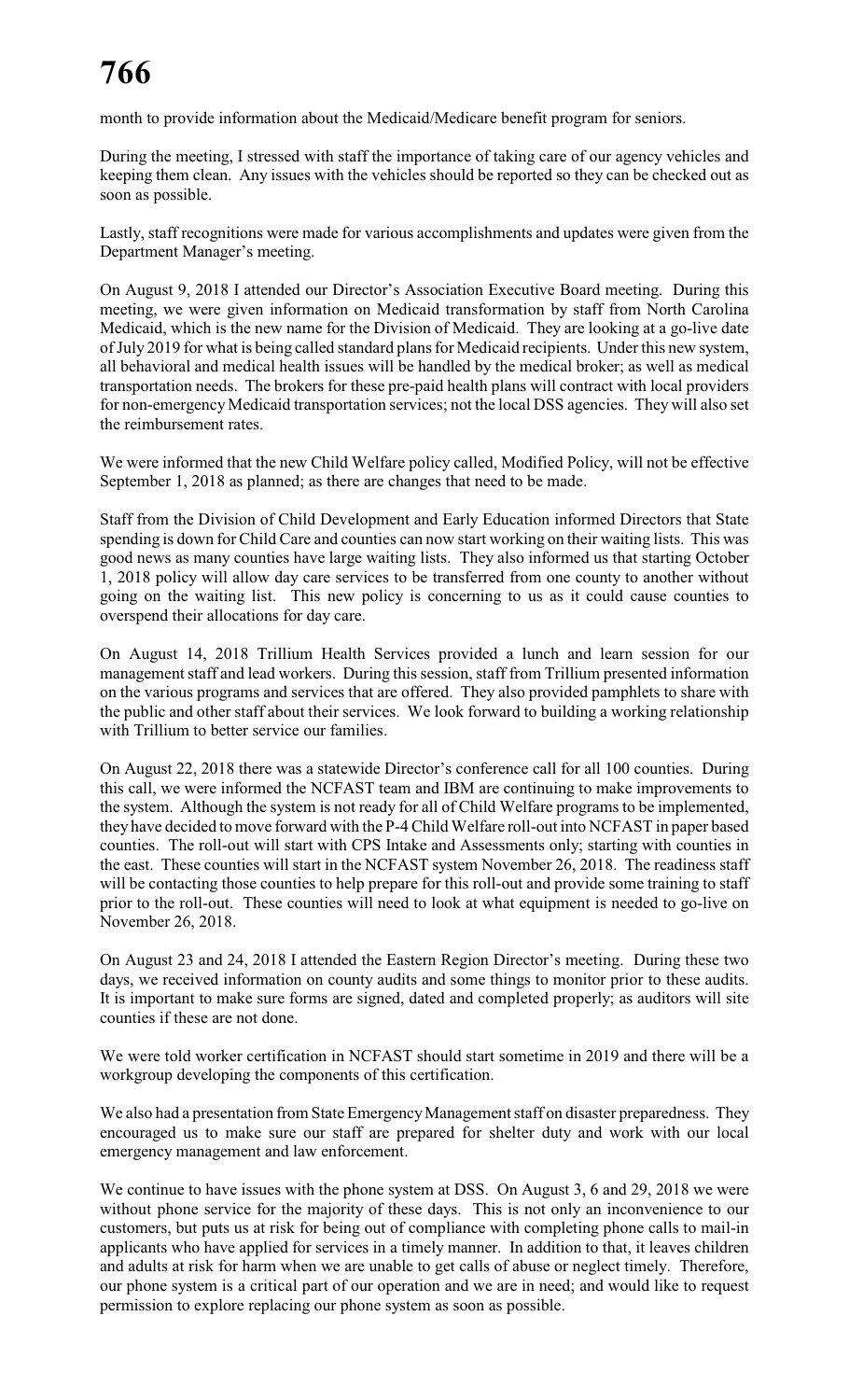On Saturday, August 25, 2018 we sponsored our first Family Fun Day to promote Foster Care and Adoptions in Columbus County. We had good attendance and lots of fun; especially watching agency staff and the Director attempting to ride the electric bull! We plan to do more events in the future to recruit more Foster Adoptive parents. A special thanks goes out to staff, volunteers, the Columbus County Fair Grounds, the Health Department, the Sheriff's Department, Ray's Grill, Summer Food Services Program and the public for attending this event.

| <b>Economic Services</b>     |                                                                                                                                                        |  |  |  |
|------------------------------|--------------------------------------------------------------------------------------------------------------------------------------------------------|--|--|--|
| <b>PROGRAM</b>               | <b>STATISTICS</b>                                                                                                                                      |  |  |  |
| <b>Food &amp; Nutrition</b>  | Applications Taken: 236<br>Applications Approved: 191<br>Active Cases: 5,610<br>Benefits Issued: \$1,309,201.00<br>Participants Served: 11,849         |  |  |  |
| <b>Adult Medicaid</b>        | Applications Taken: 140<br>Cases Terminated: 41<br>Redeterminations: 374<br><b>Applications Processed: 209</b>                                         |  |  |  |
| Family & Children's Medicaid | Applications Taken: 139<br>Applications Processed: 117<br>Redeterminations: 563<br>Total Medicaid Cases: 14,140<br>Total Individuals Receiving: 23,695 |  |  |  |
| <b>Child Support</b>         | <b>Absent Parents Located: 98</b><br>Orders Enforced: 966<br>Active Cases: 4,018<br>Collections: \$441,515.65                                          |  |  |  |

# **August 2018 Economic Services**

#### **August 2018 Human Services**

| <b>PROGRAM</b>                                 | <b>STATISTICS</b>                                                                                                                                                                                              |
|------------------------------------------------|----------------------------------------------------------------------------------------------------------------------------------------------------------------------------------------------------------------|
| <b>Adult Services (APS)</b>                    | APS Reports Accepted: 21<br>County Wards: 24<br>Number of Payee Cases: 19<br><b>Adults Served APS: 14</b><br>Number of Medicaid Transportation Trips: 1,305<br>Amount Requested for Reimbursement: \$38,282.97 |
| <b>Children's Protective Services</b><br>(CPS) | Reports Accepted: 34<br>Reports Screened Out: 23<br>Families Receiving In-Home Services: 42<br>Children Served: 86<br>Contacts with Families Monthly: 424<br>Assessments: 26                                   |
| <b>Foster Care</b>                             | Foster Children in Foster Homes: 57<br>Children Placed Outside County: 13<br>Agency Adoptions: 1<br>Pending Adoptions: 6<br>Total Foster Homes Licensed: 6<br>Total Children in Foster Care: 63                |
| <b>Work First Employment</b><br>(TANF)         | Applications Taken: 53<br>Applications Approved: 29<br>Individuals Receiving Benefits: 279<br>Entered Employment: 2<br>Number in Non-Paid Work Experience: 0                                                   |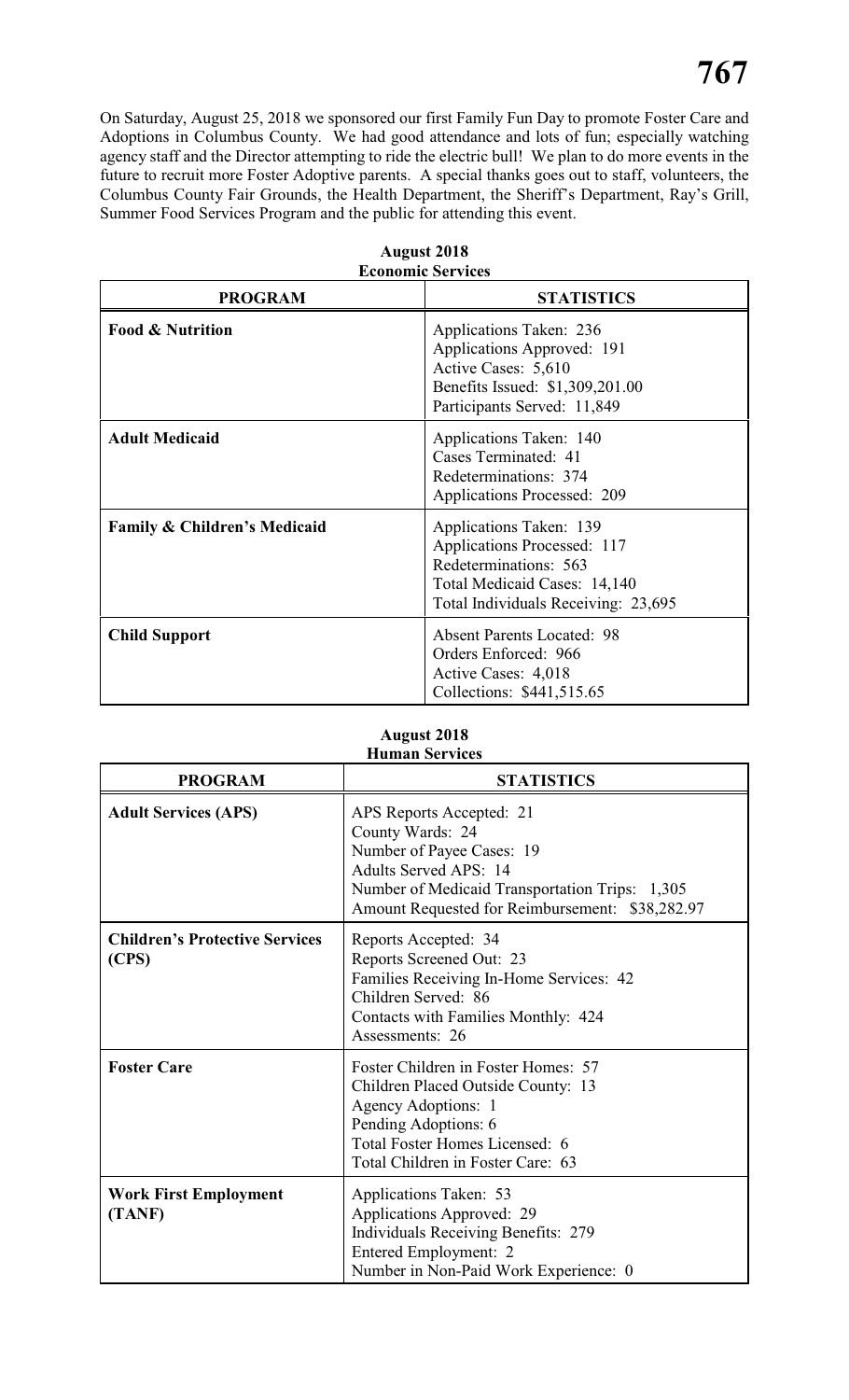| <b>Program Integrity</b> | Collections for Fraud: \$6,000.02<br>New Referrals: 16<br>Cases Established: 6                                                      |
|--------------------------|-------------------------------------------------------------------------------------------------------------------------------------|
| Day Care                 | Children Receiving Day Care Assistance: 376<br>Children on the Waiting List: 712<br>Amount Spent on Day Care Services: \$144,479.00 |

# **HUMAN SERVICES BOARD REPORT Melinda H. Lane, Program Manager Vacancies/Updates/News for August 2018**

## **Intake/Investigation/Assessment:**

The Intake/Investigation/Assessment Unit continues to be fully staffed and busy! All staff have busy caseloads that include allegations of substance abuse, domestic violence, and sexual abuse, among other things. Staff are continuing to take required training. Child Welfare go-live for NCFAST for Columbus County has been scheduled for November 26, 2018. This will mean more training and re-training, along with re-assessments of needs for the county and staff, etc. Staff are preparing for a Program Development Plan Review which will occur in September.

### **In-Home Services:**

The In-Home Services Unit lost a social worker during the month of August. She went to another county to teach. Staff are continuing to take required training. Child Welfare go-live for NCFAST for Columbus County has been scheduled for November 26, 2018. This will mean more training and re-training, along with re-assessments of needs for the county and staff, etc. Staff are preparing for a Program Development Plan Review which will occur in September.

### **Foster Care:**

The Foster Care/Adoptions Unit continues to be fully staffed and going strong. One Social Worker was on maternity leave, but returned to work in August. Staff are continuing to take required training. Child Welfare go-live for NCFAST for Columbus County has been scheduled for November 26, 2018. This will mean more training and re-training, along with re-assessments of needs for the county and staff, etc. Staff are preparing for a Program Development Plan Review which will occur in September.

#### **Transitional Unit:**

The Transitional unit continues to plan events forLINKs foster children and Foster/Adoptive Parent Recruitment. This Unit had a very successful "Foster to Adopt" event in August with great attendance, useful education, and good fun. This Unit is also very busy assisting the other Child Welfare Units with courtesy visits, etc. Staff are continuing to take required training. Child Welfare go-live for NCFAST for Columbus County has been scheduled for November 26, 2018. This will mean more training and re-training, along with re-assessments of needs for the county and staff, etc. Staff are preparing for a Program Development Plan Review which will occur in September.

#### **Adult Services:**

The Adult Services Unit lost a social worker in August who left to go to another county DSS to work. Cases are becoming more complex with more issues. This Unit is encountering more and more issues with homeless adults and adults with mental health issues which creates other problems because of the slow response time of mental health agencies. Members of this Unit continue to cross-train in order to work together more efficiently. The addition of another position in this Unit may be a future request to help with the increasing caseloads.

#### **Work First Employment:**

The Work First Employment Unit continues to work within the NCFAST system with daily issues. This Unit continues to assist with 200% and is now providing Emergency Assistance for those eligible.

# **Child Day Care:**

The Child Day Care Unit continues to be fully staffed. This Unit continues to work within the NCFAST system dealing with daily issues and updates. The waiting list continues to grow which is a concern for staff, but this Unit has slowly begun to work small amounts of the list which is slowly decreasing the list by small amounts.

# **Program Integrity:**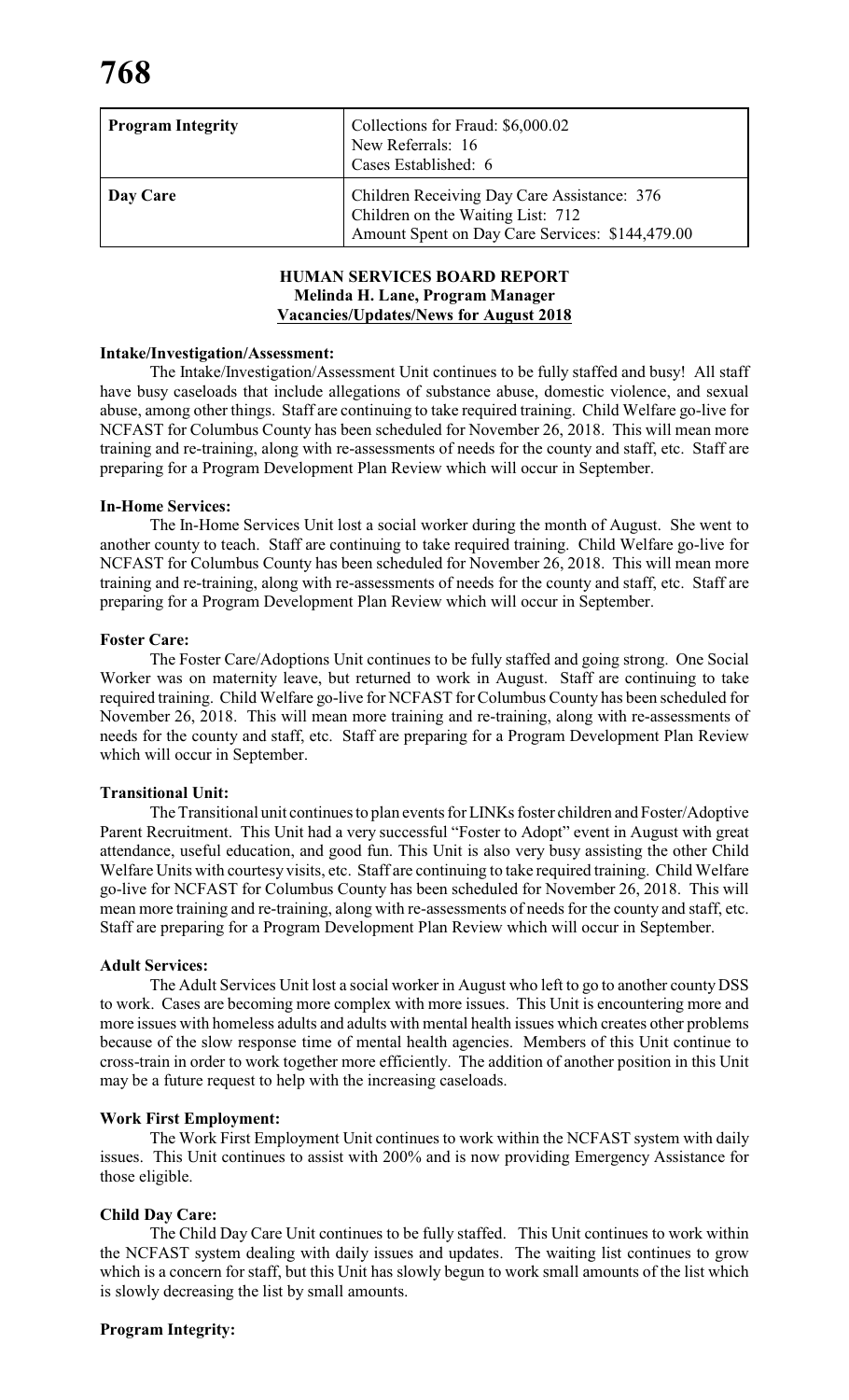Program Integrity continues to work hard to get caught up with program integrity duties and cases. Staff are preparing for Program Integrity to begin in NCFast. Only one temporary worker continues to work with the Crisis Intervention Program with the new fiscal year of funding which began July 1. A second temporary worker will probably begin in early September to assist with increasing numbers. In August 81 applications were taken for CIP with 80 approvals. For the first time ever funding in CIP continued to be available throughout the year and the need for more temporary staff earlier in the year is being discussed.

# **Economic Services Program Narrative**

Child Support/Paralegal and Work First Cash/Medicaid Transportation/Maintenance and Housekeeping Food and Nutrition and Family and Children's Medicaid Adult Medicaid//Rest Home and Nursing Home/Community Alternatives Program (CAP)

Submitted by Cyndi Hammonds, Income Maintenance Administrator

# **Reporting Month: August 2018 News/Updates/Vacancies**

### **Child Support and Paralegal:**

Collection of Child Support sometimes seems unfair; however, State policy mandates an absent parents' payment be figured by a State policy worksheet by all parties. This worksheet includes the following: the income of both parents; if the absent parent is paying Child Support for other children; medical insurance; Daycare and gives credit for other biological children under the age of 18 in both homes. If the absent parent gets behind 2 months in paying his/her Child Support they go back to court and an additional payment is added to help that absent parent get caught up with what they failed to pay. All of this is still State mandated policy.

They prepared 243 cases for 2 court days in August. We have been having different judges to hear our Child Support cases for the past few months and this affects our goals set by the State for us. Each judge does not understand the full ramifications of Child Support. We continue to have 1 vacancy in Child Support and our Paralegal has just given her resignation. She prepared 219 orders and reviewed 47 orders the attorney prepared.

# **Food and Nutrition:**

This team is still desperately struggling with keeping up with the amount of applications and recertifications that keep coming in with 7 vacancies. We have interviewed and are recommending 5 for hire. Clients can come in person, fax, phone call, mail in or apply by Epass on the computer and each application where the person did not come to the agency MUST have an interview completed before the application can be processed. With phones being out for 3 DAYS, we were out of compliance with USDA. Our clients could not call in for their scheduled interview or make application and we could not call the clients for their mandated interview for applications we received on those days. Recertifications also MUST have interviews completed on every other review; these clients also could not be called. When we had our Management Evaluation by the State, our phone system was checked after hours to make sure clients knew our hours of operation to be able to come in and apply; with the phone out of operation we were again out of compliance with USDA.

# **Adult and Family & Children's Medicaid:**

The Family & Children's Intake/processing team has been helping take Food and Nutrition applications but they are getting behind in processing their Medicaid applications. They also have 2 vacancies; we have interviewed and are recommending 2 for hire. The Adult Team also has 2 vacancies and is in much need for one of those 2 position to be upgraded to an Income Maintenance Caseworker III position. This will allow a worker to work in the Long Term Care Team that completes all the work for Nursing Home, Rest Home and Community Alternative Program(CAP) applications and cases.

Trillium provided us with a Lunch  $\&$  Learn Session where they introduced all the key parties we would be working with and what we might see in the future. This was very informative and helpful.

# **Work First Cash/Medicaid Transportation/Interpreter/Maintenance and Housekeeping/Deputy:**

• Transportation continues to keep us busy scheduling rides to doctors and hospitals; in town and out of town. We have interviewed and made a recommendation for our vacancy in Transportation. Our interpreter continues to help when she is not interpreting for the agency.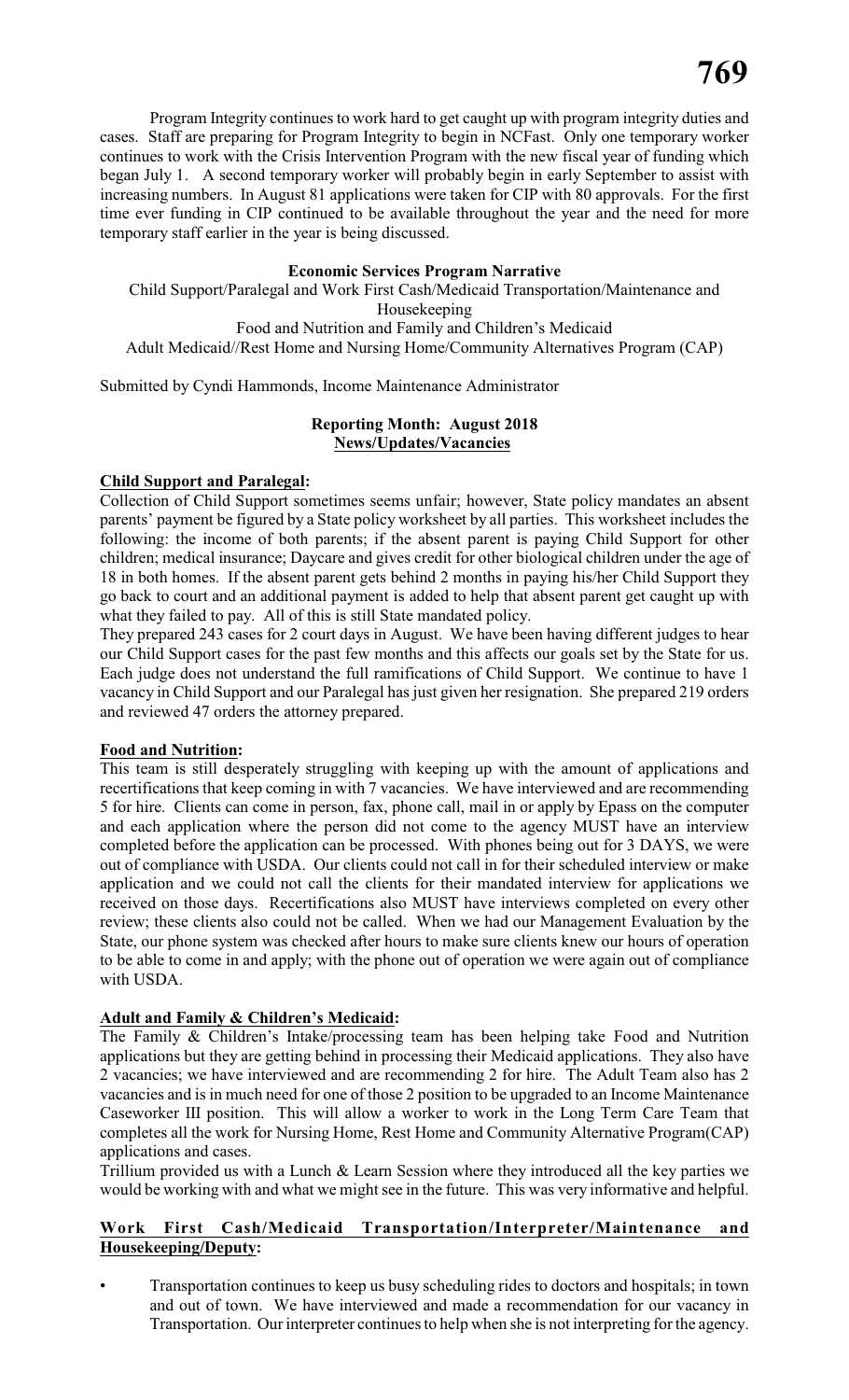- Work First Cash continues to keep their work timely.
- Deputy Best continues to help us feel safe as we work.
- Maintenance and Housekeeping remain busy.

# **September 2018**

On September 5, 2018 we held our monthly agency staff meeting. During the meeting, staff was informed that September is National Preparedness Month. All were encouraged to make plans and get supplies in the event of a disaster. I also gave information about the Columbus County Urgent Repair Program and how to access it. Lastly, staff was informed of the 2018 Social Services Institute; which will be held in Hickory, North Carolina. It was scheduled for October 17, 18 and 19, 2018. The meeting ended with staff recognitions for customer service and staff accomplishments.

We continue to have issues with the phone system at DSS. On August 3, 6 and 29, 2018 we were without phone service for the majority of these days. On September 4 and 5; our phones were down again. After Hurricane Florence, our phone system was down on September 25 until 3:30pm. We have been informed again by the repairman from Century Link that our system is old and needs to be replaced. This is not only an inconvenience to our customers, but puts us at risk for being out of compliance with completing phone calls to mail-in applicants who have applied for services in a timely manner. In addition to that, it leaves children and adults at risk for harm when we are unable to get calls of abuse or neglect timely. Therefore, our phone system is a critical part of our operation and we are in need; and would like to request permission to explore replacing our phone system as soon as possible.

On September 10, 2018 myself along with the Social Work Program Manager and the Income Maintenance Program Administrator began attending meetings at the Emergency Management Center in preparation for Hurricane Florence. Upon returning to the agency, our shelter schedule was updated. All staff was scheduled to work 12 hour shifts at all five shelters. On September 11, 2018 at 11:30am I met with staff to inform them of the plans to open five shelters on Wednesday, September 12, 2018 at 9am. Staff was given instructions on their duties while at the shelter and asked to ensure their contact information was updated. Staff was also reminded shelter duty is mandatory and to ensure their families were prepared. During Hurricane Florence, our staff worked in the shelters for 14 days and returned to work on September 25, 2018. During this time, we maintained our on-call Child Protective Services (CPS) and Adult Protective Services (APS) schedules 24 hours each day. During this event, DHHS held 7:30am conference calls with Directors in the affected counties to provide DSS information and to get updates on damage to our county. Upon returning to the agency, we began to make preparation for Disaster Food and Nutrition benefits (D-SNAP). We had daily calls with DHHS in which we received information and instructions on how and when USDA was going to allow North Carolina's affected counties to take applications for Disaster Assistance. Once we received instructions from the State and USDA, all staff were informed of the dates and training was provided. Forms were copied, signs were made and a schedule of duties was completed. A press release was developed and was faxed to local radio stations, partner agencies and placed on the county web page; as well as the county's Facebook page.

On Friday, September 28, 2018 at 8am; we began taking applications for Disaster Food and Nutrition assistance and replacement benefits. During the first two days of Disaster Food & Nutrition, we took 2,298 applications. We took Disaster Food & Nutrition application for eight days; ending on Saturday, October 6, 2018 at 5pm. The replacement benefits applications for individuals currently receiving will end on Monday, October 15, 2018.

It will take some time for our staff and agency to get back to our normal routine because of the additional work and delays caused by Hurricane Florence.

Finally, I am proud of the staff for the hard work and service they provided, along with other county employees during this event; while many of them were dealing with home loss and damage themselves.

| September 2018           |
|--------------------------|
| <b>Economic Services</b> |

|                | .                                                                                          |
|----------------|--------------------------------------------------------------------------------------------|
| <b>PROGRAM</b> | $C_{\mathbf{T}}$ and $T_{\mathbf{T}}$ and $C_{\mathbf{T}}$<br>$\mathbf{I} \cup \mathbf{U}$ |
|                |                                                                                            |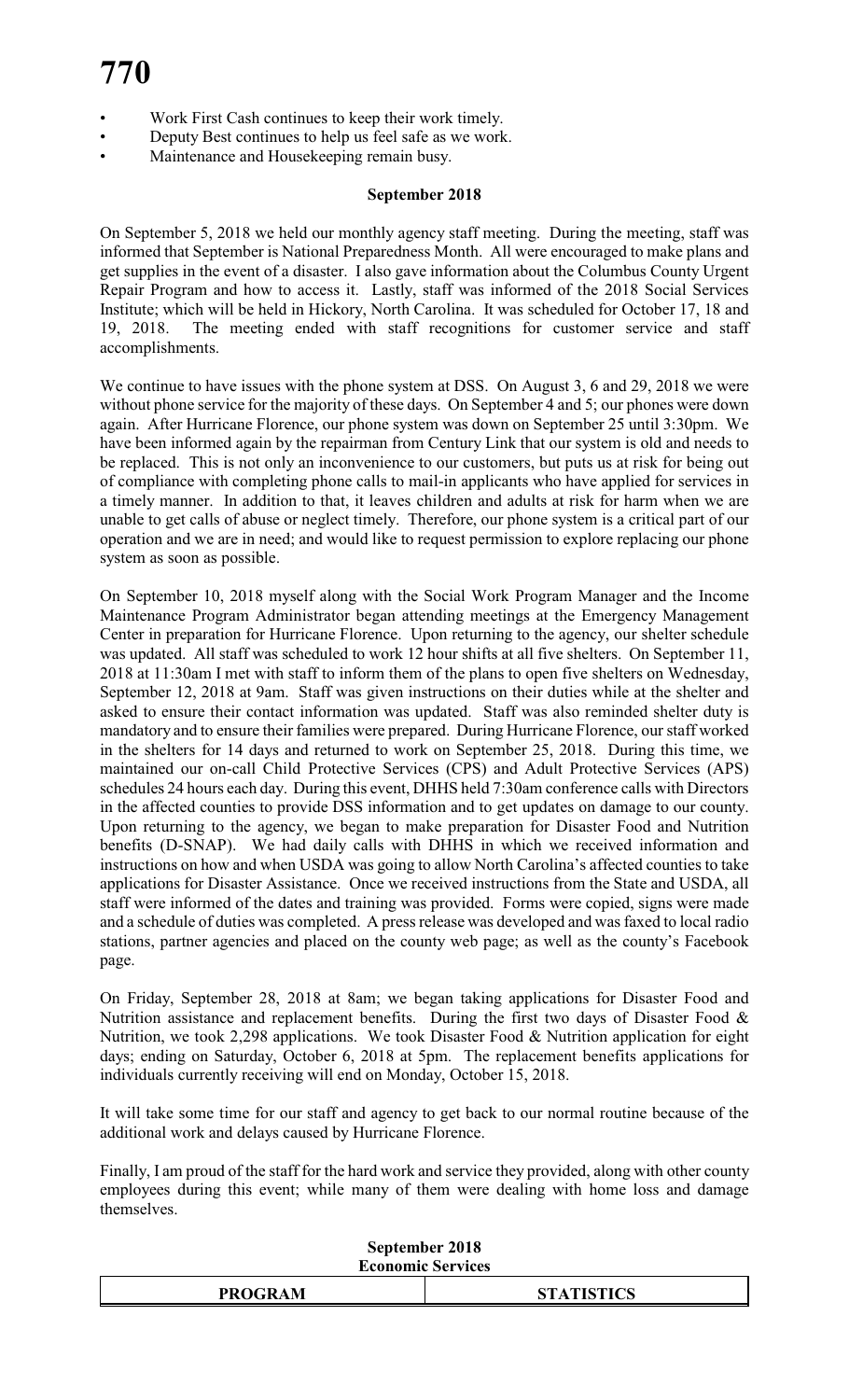| <b>Food &amp; Nutrition</b>             | Applications Taken: 64<br>Applications Approved: 50<br>Active Cases: 5,385<br>Benefits Issued: \$2,734,285<br>Participants Served: 12,185            |
|-----------------------------------------|------------------------------------------------------------------------------------------------------------------------------------------------------|
| <b>Adult Medicaid</b>                   | Applications Taken: 55<br>Cases Terminated: 38<br>Redeterminations: 244<br><b>Applications Processed: 77</b>                                         |
| <b>Family &amp; Children's Medicaid</b> | Applications Taken: 58<br>Applications Processed: 55<br>Redeterminations: 305<br>Total Medicaid Cases: 14,022<br>Total Individuals Receiving: 23,853 |
| <b>Child Support</b>                    | <b>Absent Parents Located: 32</b><br>Orders Enforced: 457<br>Active Cases: 3,958<br>Collections: \$391,059.81                                        |

# **September 2018 Human Services**

| <b>PROGRAM</b>                                 | <b>STATISTICS</b>                                                                                                                                                                                            |
|------------------------------------------------|--------------------------------------------------------------------------------------------------------------------------------------------------------------------------------------------------------------|
| <b>Adult Services (APS)</b>                    | APS Reports Accepted: 21<br>County Wards: 21<br>Number of Payee Cases: 19<br><b>Adults Served APS: 10</b><br>Number of Medicaid Transportation Trips: 950<br>Amount Requested for Reimbursement: \$10,212.72 |
| <b>Children's Protective Services</b><br>(CPS) | Reports Accepted: 19<br>Reports Screened Out: 11<br>Families Receiving In-Home Services: 52<br>Children Served: 80<br>Contacts with Families Monthly: 200<br>Assessments: 17                                 |
| <b>Foster Care</b>                             | Foster Children in Foster Homes: 52<br>Children Placed Outside County: 13<br>Agency Adoptions: 1<br>Pending Adoptions: 6<br><b>Total Foster Homes Licensed: 7</b><br>Total Children in Foster Care: 60       |
| <b>Work First Employment</b><br>(TANF)         | Applications Taken: 10<br>Applications Approved: 14<br><b>Individuals Receiving Benefits: 265</b><br>Entered Employment: 1<br>Number in Non-Paid Work Experience: 0                                          |
| <b>Program Integrity</b>                       | Collections for Fraud: \$4,860.71<br>New Referrals: 2<br>Cases Established: 0                                                                                                                                |
| Day Care                                       | Children Receiving Day Care Assistance: 386<br>Children on the Waiting List: 668<br>Amount Spent on Day Care Services: \$166,750.72                                                                          |

# **HUMAN SERVICES BOARD REPORT Melinda H. Lane, Program Manager Vacancies/Updates/News for September 2018**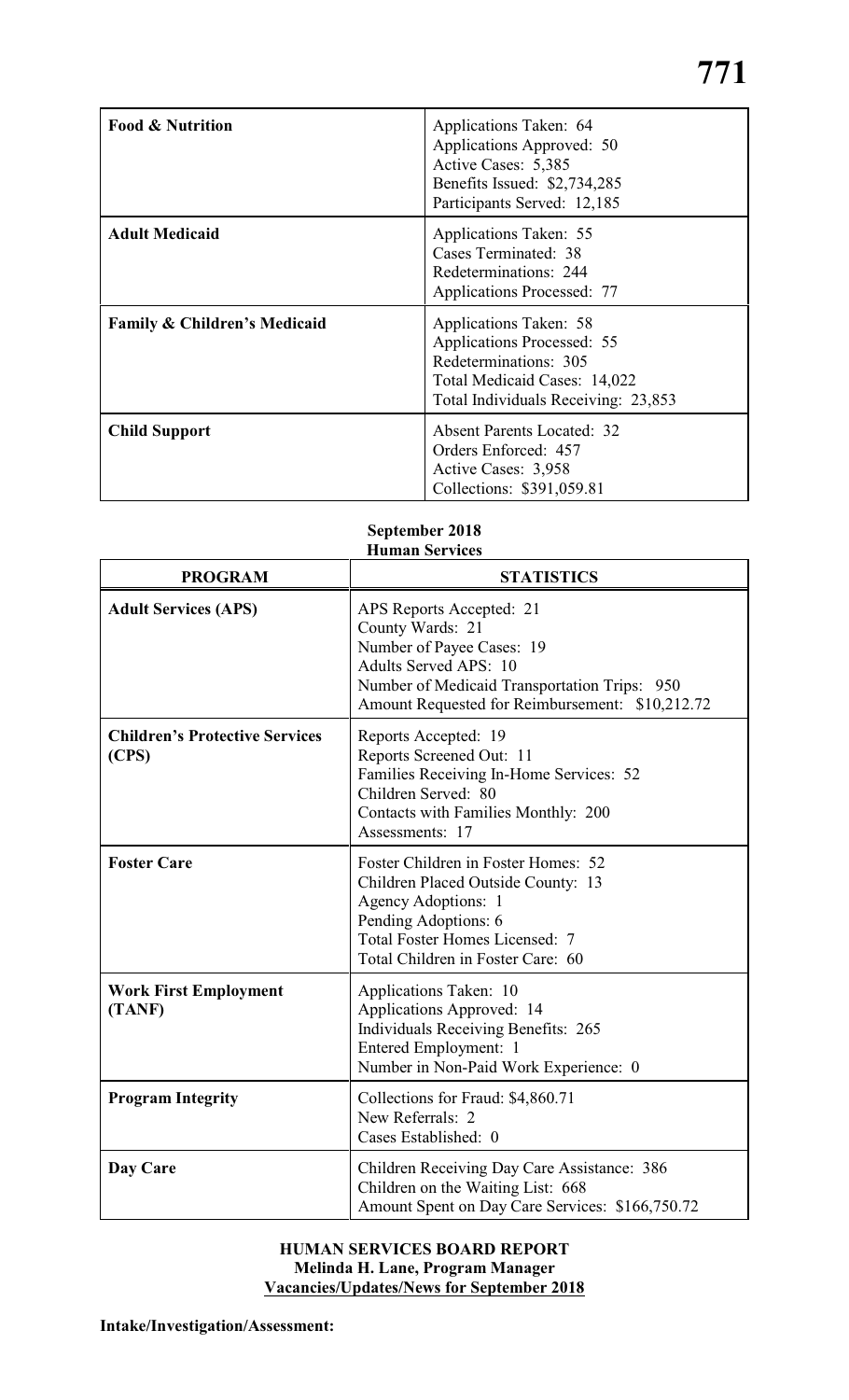The Intake/Investigation/Assessment Unit continues to be fully staffed and busy! All staff have busy caseloads that include allegations of substance abuse, domestic violence, and sexual abuse, among other things. Staff are continuing to take required training. Child Welfare go-live for NCFAST for Columbus County has been postponed due to Hurricane Florence. The Program Development Plan Review which was scheduled for September was also postponed due to Hurricane Florence. All staff have worked shelters and have been assisting with D-SNAP, as well as do their regular job duties.

# **In-Home Services:**

The In-Home Services Unit is currently short-staffed due to a social worker leaving during the month of August. Interviews were postponed due to Hurricane Florence. Staff are continuing to take required training. Child Welfare go-live for NCFAST for Columbus County has been postponed due to Hurricane Florence. The Program Development Plan Review which was scheduled for September was also postponed due to Hurricane Florence. All staff have worked shelters and have been assisting with D-SNAP, as well as do their regular job duties.

# **Foster Care:**

The Foster Care/Adoptions Unit continues to be fully staffed. Staff are continuing to take required training. Child Welfare go-live for NCFAST for Columbus County has been postponed due to Hurricane Florence. The Program Development Plan Review which was scheduled for September was also postponed due to Hurricane Florence. All staff have worked shelters and have been assisting with D-SNAP, as well as do their regular job duties.

# **Transitional Unit:**

The Transitional unit continues to plan events for LINKs foster children and Foster/Adoptive Parent Recruitment. This Unit is also very busy assisting the other Child Welfare Units with courtesy visits, etc. Staff are continuing to take required training. Child Welfare go-live for NCFAST for Columbus County has been postponed due to Hurricane Florence. The Program Development Plan Review which was scheduled for September was also postponed due to Hurricane Florence. All staff have worked shelters and have been assisting with D-SNAP, as well as do their regular job duties.

# **Adult Services:**

The Adult Services Unit continues to be short-staffed due to a social worker leaving in August. Cases are becoming more complex with more issues. This Unit is encountering more and more issues with homeless adults and adults with mental health issues which creates other problems because of the slow response time of mental health agencies. Members of this Unit continue to cross-train in order to work together more efficiently. The addition of another position in this Unit may be a future request to help with the increasing caseloads. All staff have worked shelters and have been assisting with D-SNAP, as well as do their regular job duties.

# **Work First Employment:**

The Work First Employment Unit continues to work within the NCFAST system with daily issues. This Unit continues to assist with 200% and is now providing Emergency Assistance for those eligible. All staff have worked shelters and have been assisting with D-SNAP, as well as do their regular job duties.

# **Child Day Care:**

The Child Day Care Unit continues to be fully staffed. This Unit continues to work within the NCFAST system dealing with daily issues and updates. The waiting list continues to grow which is a concern for staff, but this Unit has slowly begun to work small amounts of the list which is slowly decreasing the list by small amounts. All staff have worked shelters and have been assisting with D-SNAP, as well as do their regular job duties.

# **Program Integrity:**

Program Integrity continues to work hard to get caught up with program integrity duties and cases. Staff are preparing for Program Integrity to begin in NCFast. Two temporary workers are now working with the Crisis Intervention Program. In September 64 applications were taken for CIP with 63 approvals. All staff have worked shelters and have been assisting with D-SNAP, as well as do their regular job duties.

# **Economic Services Program Narrative**

Child Support/Paralegal and Work First Cash/Medicaid Transportation/Maintenance and Housekeeping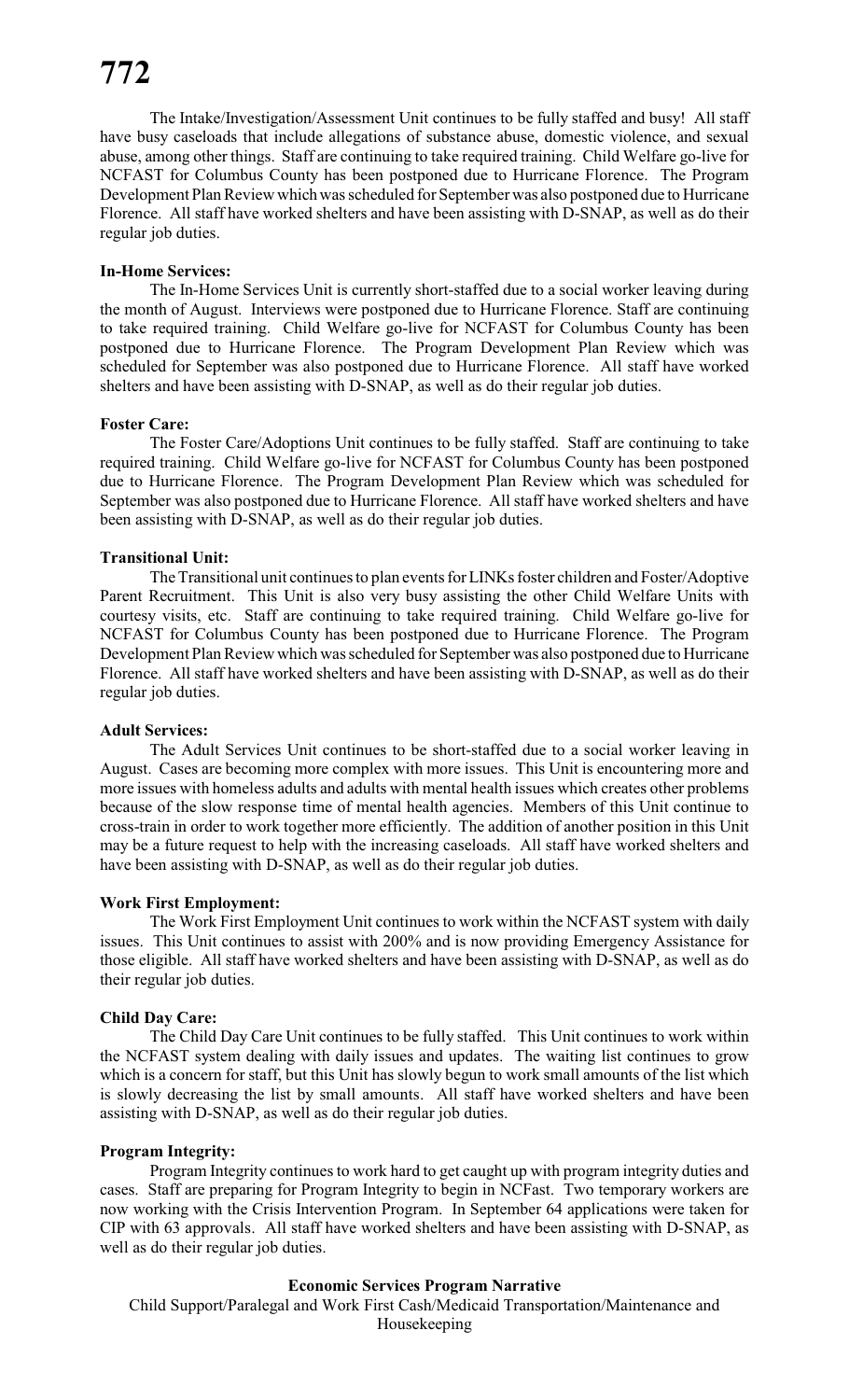# Food and Nutrition and Family and Children's Medicaid Adult Medicaid//Rest Home and Nursing Home/Community Alternatives Program (CAP)

Submitted by Cyndi Hammonds, Income Maintenance Administrator

# **Reporting Month: September 2018 News/Updates/Vacancies**

# **Child Support and Paralegal: Food and Nutrition: Adult and Family & Children's Medicaid: Work First Cash/Medicaid Transportation/Interpreter/Maintenance and Housekeeping/Deputy:**

There is not much to report for any of our programs other than Hurricane Florence blew in and has caused a delay in all of the work. Shelters were being manned by all and once we came back to work we went straight into administering Disaster Food and Nutrition Applications and replacements. All DSS staff is currently helping get these completed. Active Food and Nutrition applicants are coming in to replace their benefits from food loss and will continue thru October 15, 2018. All clients that are not actively receiving Food and Nutrition benefits can make a Disaster Food and Nutrition Application. These applicants had to report "take home" pay during the time period of September 7, 2018 thru October 6, 2018. They then had to report the expenses that were paid out due to the storm during this time period which then determined if they were eligible to receive a one-time allotment on an EBT card. The below table will tell you the number of people in a household; the maximum income limit and then the amount of benefits they will receive due to their household size.

| <b>Household Size</b>         | <b>Disaster Income Limit</b> | <b>Maximum Allotment</b> |
|-------------------------------|------------------------------|--------------------------|
|                               | \$1,700.00                   | \$192                    |
| $\overline{2}$                | \$2,049                      | \$352                    |
| 3                             | \$2,397                      | \$504                    |
| $\overline{4}$                | \$2,755                      | \$640                    |
| 5                             | \$3,133                      | \$760                    |
| 6                             | \$3,510                      | \$913                    |
| $\overline{7}$                | \$3,858                      | \$1,009                  |
| 8                             | \$4,207                      | \$1,153                  |
| <b>Each Additional Member</b> | \$349                        | \$144                    |

The total number of Disaster Food and Nutrition applications taken thru Friday, October 5, 2018 is 6,439. We have one more day of applications to take which is Saturday, October 6, 2018.

# **DISCUSSION:**

- 1. The failure of the telephone system working properly at the Department of Social Services and the need for replacement, at the cost of \$115,00 to \$188,000;
- 2. In the NCFAST Program, when the CPS Program goes live, it will require Apple Ipads and Apple Apps, and the time of going live is yet to be determined; **and**
- 3. 45% To 50% reimbursement of the cost of the new equipment.

# **RECESS REGULAR SESSION and enter into COMBINATION MEETING of COLUMBUS COUNTY WATER and SEWER DISTRICTS I, II, III, IV and V BOARD MEETING:**

At 7:55 P.M., Commissioner Byrd made a motion to recess Regular Session and enter into a **combination meeting** of Columbus County Water and Sewer Districts I, II, III, IV and V Board Meeting, seconded by Commissioner Bullard. The motion unanimously passed.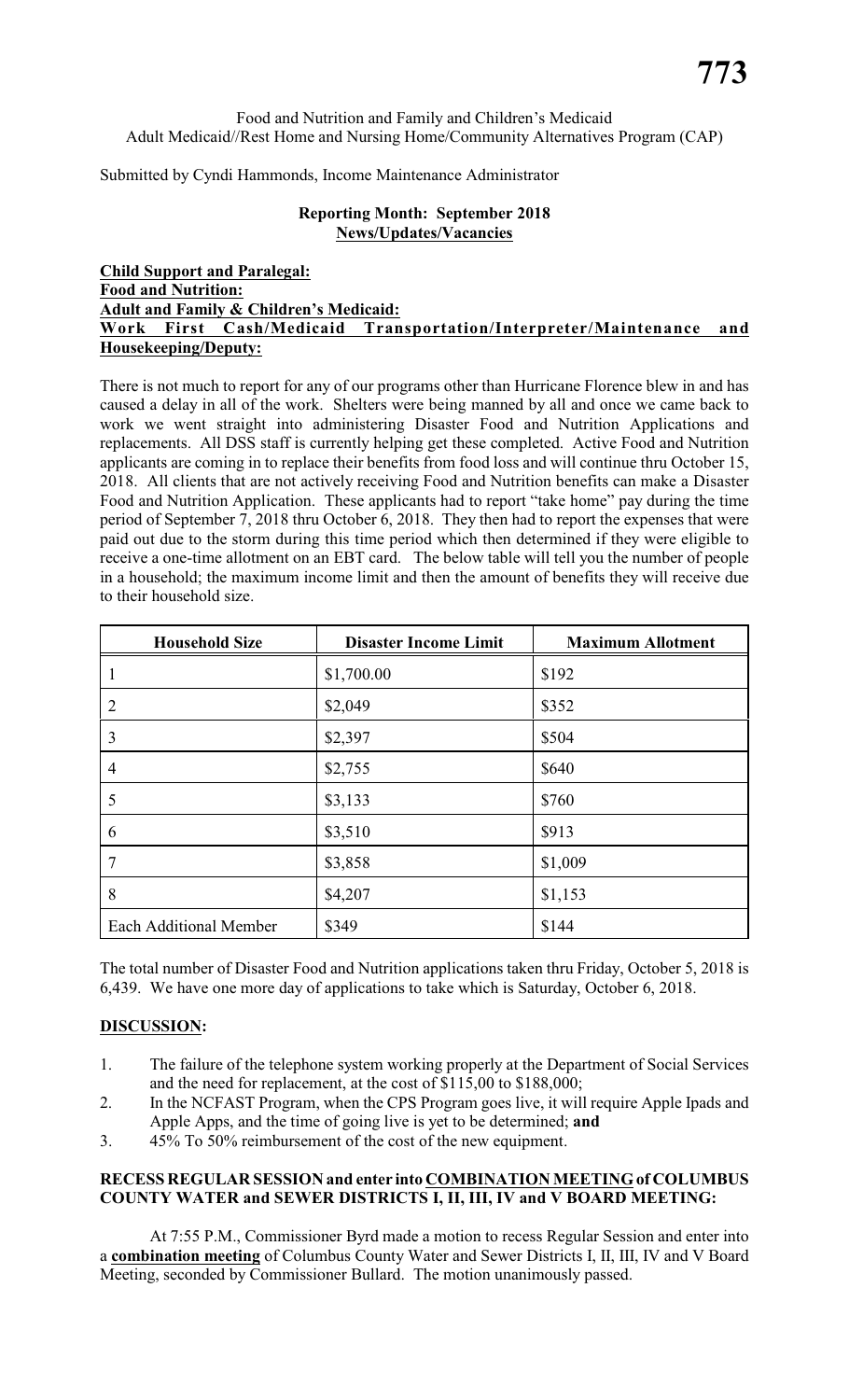# **Agenda Item #15: COLUMBUS COUNTY WATER and SEWER DISTRICTS I, II, III, IV and V - APPROVAL of BOARD MEETING MINUTES:**

October 01, 2018 **Combination Meeting** of Columbus County Water and Sewer Districts I, II, III, IV and V Board Meeting **(5 sets)**

This information will be recorded in Minute Book Number 2, for each Water District, respectively.

# **ADJOURN COMBINATION MEETING of COLUMBUS COUNTY WATER and SEWER DISTRICTS I, II, III, IV and V BOARD MEETING:**

At 7:56 P.M., Commissioner Byrd made a motion to adjourn the **combination meeting** of Columbus County Water and Sewer Districts I, II, III, IV and V Board Meeting, seconded by Commissioner McDowell. The motion unanimously passed.

# **Agenda Item #16: CONSENT AGENDA ITEMS:**

Commissioner McDowell made a motion to approve the following Consent Agenda Items, seconded by Commissioner Prevatte. The motion unanimously passed.

### A. **Budget Amendment:**

| <b>TYPE</b>              | <b>ACCOUNT</b> | <b>DETAILS</b>                      | <b>AMOUNT</b> |  |
|--------------------------|----------------|-------------------------------------|---------------|--|
| $\parallel$ Expenditures | 10-4323-549924 | Hurricane Florence Mosquito Control | 66.617        |  |
| Revenues                 | 10-3423-433000 | Hurricane Florence State Revenue    | 66,617        |  |

| <b>Tax Releases:</b><br><b>B.</b>                                                  |         |          |                        |          |              |       |          |
|------------------------------------------------------------------------------------|---------|----------|------------------------|----------|--------------|-------|----------|
| <b>Property Value</b>                                                              | Amount: | \$451.67 |                        |          |              |       |          |
| Hamer, Justin (ETAL)                                                               |         |          | <b>PROPERTY: 17757</b> |          | Total:       |       | \$462.83 |
| Value: \$6,200.00                                                                  | Year:   | $09-17$  | Account:               | 10-07340 | $Bill#$ :    | 99999 |          |
| Release property value. Sold at tax sale for less than total due. Release Columbus |         |          |                        |          |              |       |          |
| Rescue(11.16)                                                                      |         |          |                        |          |              |       |          |
| User Fee                                                                           |         |          |                        |          | Amount:      |       | \$0.00   |
| Arredowdo, Nanette                                                                 |         |          | PROPERTY: 85488        |          | Total:       |       | \$200.00 |
| Value: \$0.00<br>Release user fee. Vacant                                          | Year:   | 2018     | Account:               | 02-04207 | Bill#: 91652 |       |          |
|                                                                                    |         |          |                        |          | Amount:      |       | \$0.00   |
| User Fee                                                                           |         |          |                        |          |              |       |          |
| Benton, Dorothy S & Tammy Sue                                                      |         |          | PROPERTY: 6681         |          | Total:       |       | \$200.00 |
| Value: \$0.00                                                                      | Year:   | 2018     | Account:               | 03-01945 | Bill#: 93638 |       |          |
| Release user fee. Dbilled.                                                         |         |          |                        |          | Amount:      |       | \$0.00   |
| User Fee                                                                           |         |          |                        |          |              |       |          |
| Boone, Charles Heirs                                                               |         |          | <b>PROPERTY: 18650</b> |          | Total:       |       | \$200.00 |
| Value: $$0.00$                                                                     | Year:   | 2018     | Account:               | 11-03140 | Bill#: 94626 |       |          |
| Release user fee. Vacant.                                                          |         |          |                        |          | Amount:      |       | \$0.00   |
| User Fee                                                                           |         |          |                        |          |              |       |          |
| Bravo, Alejo Pena & Elida Garcia                                                   |         |          | PROPERTY: 80008        |          | Total:       |       | \$200.00 |
| Value: $$0.00$                                                                     | Year:   | 2018     | Account:               | 11-04130 | $Bill#$ :    | 95193 |          |
| Release user fee. Dbilled.                                                         |         |          |                        |          | Amount:      |       | \$0.00   |
| User Fee                                                                           |         |          |                        |          |              |       |          |
| Britt, Jimmy                                                                       |         |          | <b>PROPERTY: 93607</b> |          | Total:       |       | \$200.00 |
| Value: \$0.00                                                                      | Year:   | 2018     | Account:               | 11-04017 | Bill#: 95384 |       |          |
| Release user fee.                                                                  |         |          |                        |          |              |       |          |
| User Fee                                                                           |         |          |                        |          | Amount:      |       | \$0.00   |
| Brown, Malcolm Leroy                                                               |         |          | <b>PROPERTY: 81219</b> |          | Total:       |       | \$200.00 |
| Value: \$0.00                                                                      | Year:   | 2018     | Account:               | 12-03808 | Bill#: 95932 |       |          |
| Release user fee. Dbilled.                                                         |         |          |                        |          |              |       |          |
| User Fee                                                                           |         |          |                        |          | Amount:      |       | \$0.00   |
| Buffkin, Adam Walton ETAL                                                          |         |          | <b>PROPERTY: 12064</b> |          | Total:       |       | \$200.00 |
| Value: \$0.00                                                                      | Year:   | 2018     | Account:               | 06-02072 | Bill#: 96396 |       |          |
|                                                                                    |         |          |                        |          |              |       |          |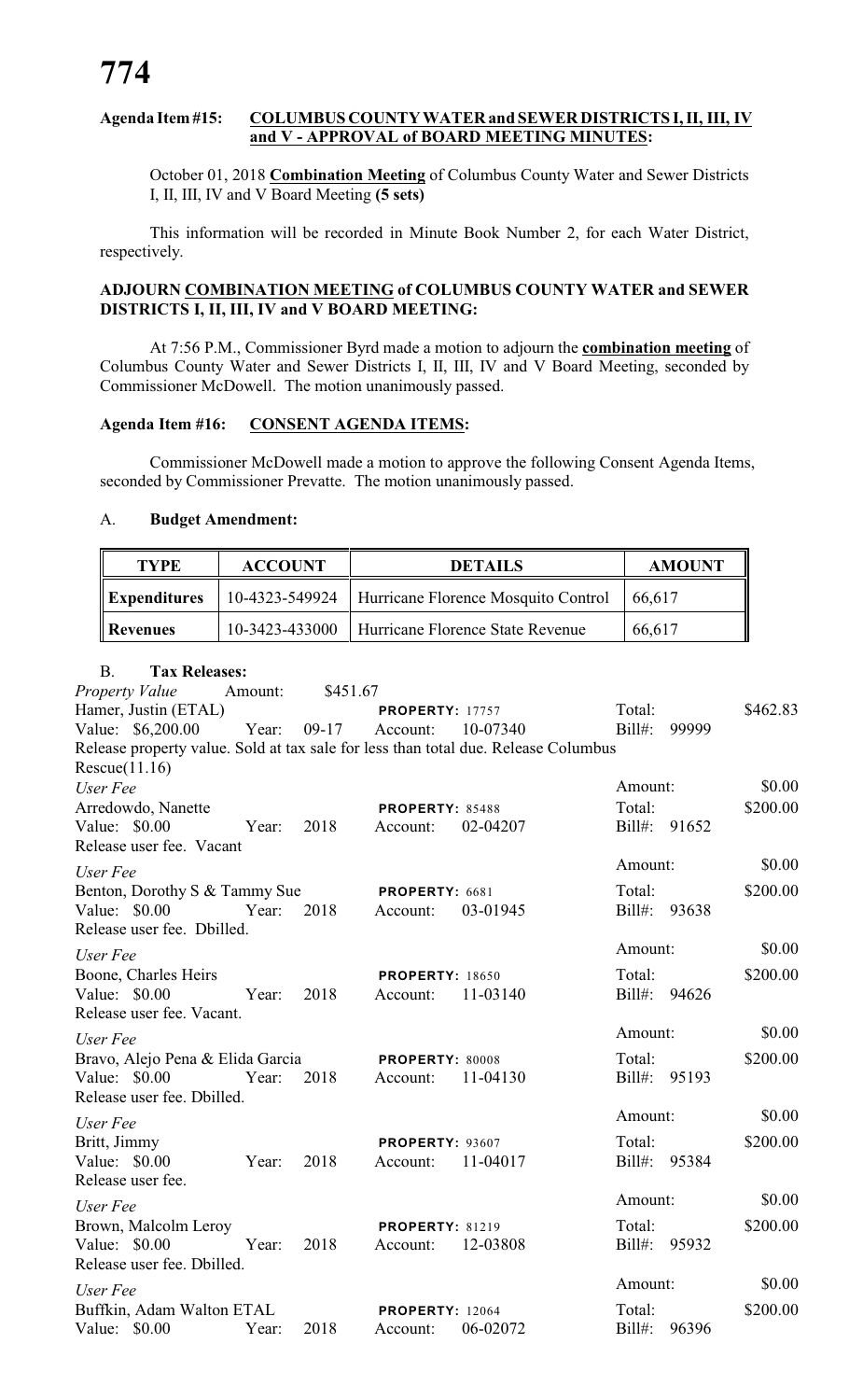| Release user fee. Vacant.                       |       |         |                                    |          |                       |      |          |
|-------------------------------------------------|-------|---------|------------------------------------|----------|-----------------------|------|----------|
| User Fee                                        |       |         |                                    |          | Amount:               |      | \$0.00   |
| Buffkin, Gloria W                               |       |         | PROPERTY: 88007                    |          | Total:                |      | \$200.00 |
| Value: \$0.00<br>Release user fee. Overbilled.  | Year: | 2018    | Account:                           | 09-04246 | Bill#: 96445          |      |          |
| User Fee                                        |       |         |                                    |          | Amount:               |      | \$0.00   |
| Bullock, David Wayne                            |       |         | PROPERTY: 60586                    |          | Total:                |      | \$200.00 |
| Value: \$0.00                                   | Year: | 2018    | Account:                           | 01-00478 | Bill#: 96710          |      |          |
| Release user fee. Vacant.                       |       |         |                                    |          | Amount:               |      | \$0.00   |
| User Fee<br>Cartrette, Michael & Lorri          |       |         | PROPERTY: 2252                     |          | Total:                |      | \$200.00 |
| Value: \$0.00                                   | Year: | 2018    | Account:                           | 02-05116 | Bill#: 98494          |      |          |
| Release user fee. Vacant 2 properties.          |       |         |                                    |          |                       |      |          |
| User Fee                                        |       |         |                                    |          | Amount:               |      | \$0.00   |
| Cribb, Roger Delane                             |       |         | <b>PROPERTY: 75156</b>             |          | Total:                |      | \$200.00 |
| Value: \$0.00                                   | Year: | 2018    | Account:                           | 09-06120 | Bill#: 769            |      |          |
| Release user fee. Vacant                        |       |         |                                    |          | Amount:               |      | \$0.00   |
| User Fee<br>Cromartie, Sidney                   |       |         | PROPERTY: 93982                    |          | Total:                |      | \$403.00 |
| Value: \$0.00                                   | Year: | $17-18$ | Account:                           | 05-01604 | Bill#: 99999          |      |          |
| Release user fee. DWMH moved out of the county. |       |         |                                    |          |                       |      |          |
| User Fee                                        |       |         |                                    |          | Amount:               |      | \$0.00   |
| Cruse, Charles Qwinn                            |       |         | <b>PROPERTY: 90568</b>             |          | Total:                |      | \$200.00 |
| Value: $$0.00$                                  | Year: | 2018    | Account:                           | 15-02348 | Bill#: 893            |      |          |
| Release user fee. Vacant.                       |       |         |                                    |          | Amount:               |      | \$0.00   |
| User Fee<br>Curtis, Robert E & Nancy            |       |         | PROPERTY: 60981                    |          | Total:                |      | \$200.00 |
| Value: \$0.00                                   | Year: | 2018    | Account:                           | 15-03910 | $Bill#$ :             | 1010 |          |
| Release user fee. Vacant                        |       |         |                                    |          |                       |      |          |
| User Fee                                        |       |         |                                    |          | Amount:               |      | \$0.00   |
| Daniel, Kenneth                                 |       |         | PROPERTY: 86292                    |          | Total:                |      | \$200.00 |
| Value: \$0.00                                   | Year: | 2018    | Account:                           | 15-02804 | Bill#:                | 1154 |          |
| Release user fee. Vacant                        |       |         |                                    |          | Amount:               |      | \$0.00   |
| User Fee<br>Duboise, Dillon                     |       |         | PROPERTY: 88845                    |          | Total:                |      | \$200.00 |
| Value: \$0.00                                   | Year: | 2018    | Account:                           | 01-06902 | Bill#: 2454           |      |          |
| Release user fee. Dbilled.                      |       |         |                                    |          |                       |      |          |
| User Fee                                        |       |         |                                    |          | Amount:               |      | \$0.00   |
| Faircloth, Charles W & Brenda                   |       |         | PROPERTY: 76013                    |          | Total:                |      | \$200.00 |
| Value: \$0.00                                   | Year: | 2018    | Account:                           | 09-07883 | Bill#: 4169           |      |          |
| Release user fee. Dbilled.<br>User Fee          |       |         |                                    |          | Amount:               |      | \$0.00   |
| Flynn, Floyd W                                  |       |         | PROPERTY: 28234                    |          | Total:                |      | \$200.00 |
| Value: \$0.00                                   | Year: | 2018    | Account:                           | 15-14000 | Bill#: 5142           |      |          |
| Release user fee. Veant.                        |       |         |                                    |          | Amount:               |      | \$0.00   |
| User Fee                                        |       |         |                                    |          |                       |      |          |
| Fowler, Mary S<br>Value: \$0.00                 | Year: | 2018    | <b>PROPERTY: 94291</b><br>Account: | 03-05733 | Total:<br>Bill#: 5651 |      | \$200.00 |
| Release user fee. Dbilled.                      |       |         |                                    |          |                       |      |          |
| User Fee                                        |       |         |                                    |          | Amount:               |      | \$0.00   |
| Freeman, Crystal W                              |       |         | PROPERTY: 8617                     |          | Total:                |      | \$200.00 |
| Value: \$0.00                                   | Year: | 2018    | Account:                           | 04-03353 | Bill#: 5932           |      |          |
| Release user fee. Vacant                        |       |         |                                    |          | Amount:               |      | \$0.00   |
| User Fee                                        |       |         |                                    |          | Total:                |      | \$200.00 |
| Freeman, Marrell<br>Value: \$0.00               | Year: | 2018    | <b>PROPERTY: 96389</b><br>Account: | 14-05302 | Bill#: 6117           |      |          |
| Release user fee. Dbilled.                      |       |         |                                    |          |                       |      |          |
| User Fee                                        |       |         |                                    |          | Amount:               |      | \$0.00   |
| Gomez, Marcos Lagunas & Rosa Maria              |       |         | <b>PROPERTY: 92139</b>             |          | Total:                |      | \$200.00 |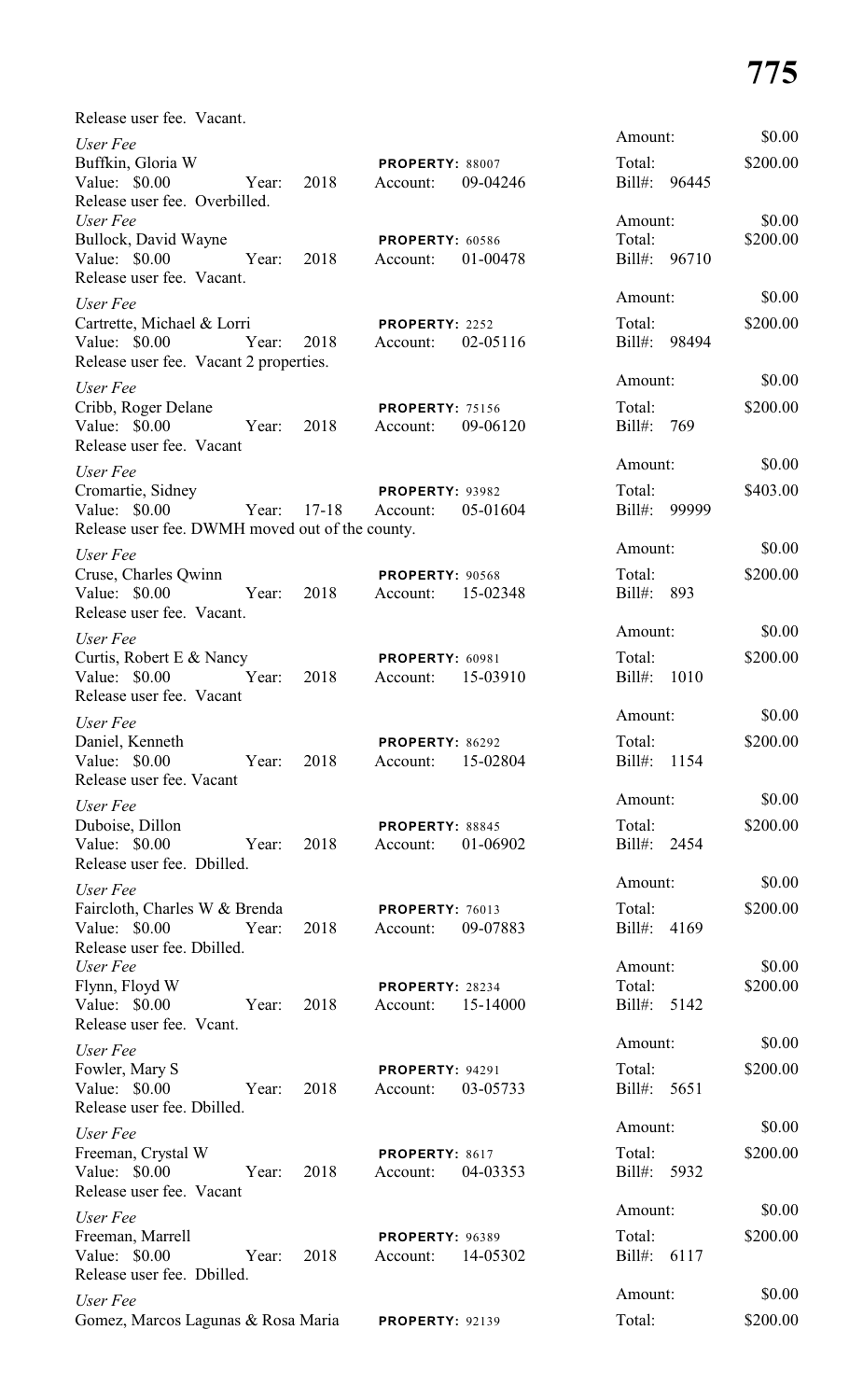| Value: \$0.00<br>Release user fee. Dbilled.                                                | Year: | 2018 | Account:                                    | 07-03455 | $Bill#$ :              | 7623         |                    |
|--------------------------------------------------------------------------------------------|-------|------|---------------------------------------------|----------|------------------------|--------------|--------------------|
| User Fee                                                                                   |       |      |                                             |          | Amount:                |              | \$0.00             |
| Gore, Ronald Lane<br>Value: \$0.00<br>Release ser fee. Vacant.                             | Year: | 2018 | PROPERTY: 60126<br>Account:                 | 07-00124 | Total:<br>Bill#: 8251  |              | \$200.00           |
| User Fee                                                                                   |       |      |                                             |          | Amount:                |              | \$0.00             |
| Gray, Gloria L. Heirs<br>Value: \$0.00<br>Release user fee. Vacant                         | Year: | 2018 | <b>PROPERTY: 29017</b><br>Account:          | 15-16637 | Total:<br>Bill#: 9005  |              | \$200.00           |
| User Fee                                                                                   |       |      |                                             |          | Amount:                |              | \$0.00             |
| Hardy, Clifton B<br>Value: \$0.00<br>Release user fee. Dbilled.                            | Year: | 2018 | <b>PROPERTY: 75553</b><br>Account:          | 01-37228 | Total:<br>Bill#:       | 10419        | \$400.00           |
| User Fee                                                                                   |       |      |                                             |          | Amount:                |              | \$0.00             |
| Harper, Roger Wayne<br>Value: \$0.00<br>Release user fee. Dbilled.                         | Year: | 2018 | <b>PROPERTY: 16015</b><br>Account:          | 09-04642 | Total:<br>Bill#:       | 10485        | \$200.00           |
| User Fee                                                                                   |       |      |                                             |          | Amount:                |              | \$0.00             |
| Hayes, James Henry<br>Value: \$0.00<br>Year:<br>Release user fee. Overbilled.              |       | 2018 | PROPERTY: 30268<br>Account:                 | 16-07780 | Total:                 | Bill#: 99999 | \$400.00           |
| User Fee                                                                                   |       |      |                                             |          | Amount:                |              | \$0.00             |
| Hayes, Wesley<br>Value: \$0.00<br>Release user fee. Vacant                                 | Year: | 2018 | <b>PROPERTY: 21247</b><br>Account:          | 12-11260 | Total:<br>Bill#: 11051 |              | \$200.00           |
| User Fee                                                                                   |       |      |                                             |          | Amount:                |              | \$0.00             |
| Hinson, Harry Devon & Bonnie Faye<br>Value: \$0.00<br>Relese user fee. Vacant.             | Year: | 2018 | <b>PROPERTY: 29975</b><br>Account:          | 16-08700 | Total:<br>Bill#:       | 12282        | \$200.00           |
| User Fee                                                                                   |       |      |                                             |          | Amount:                |              | \$0.00             |
| James, Patsy & Richard<br>Year:<br>Value: \$0.00<br>Release user fee. Dbilled.             |       | 2018 | PROPERTY: 6292<br>Account:                  | 01-05835 | Total:                 | Bill#: 14428 | \$200.00           |
| User Fee                                                                                   |       |      |                                             |          | Amount:                |              | \$0.00             |
| Jones, Herbert H & Mary L.<br>Year:<br>Value: \$0.00<br>Release user fee. Dbilled.         |       | 2018 | <b>PROPERTY: 78883</b><br>Account: 14-07783 |          | Total:                 | Bill#: 15334 | \$200.00           |
| User Fee                                                                                   |       |      |                                             |          | Amount:                |              | \$0.00             |
| Jones, J B<br>Value: \$0.00<br>Year:<br>Release user fee. Dbilled.                         |       | 2018 | <b>PROPERTY: 93614</b><br>Account: 11-04830 |          | Total:                 | Bill#: 15339 | \$400.00           |
| User Fee                                                                                   |       |      |                                             |          | Amount:                |              | \$0.00             |
| Lawson, Matthew H & Leona<br>Year:<br>Value: \$0.00<br>Release user fee. Dlisted.          |       | 2018 | <b>PROPERTY: 28780</b><br>Account: 15-04662 |          | Total:                 | Bill#: 16905 | \$200.00           |
| User Fee                                                                                   |       |      |                                             |          | Amount:                |              | \$0.00             |
| Leopard Billy E & Carol<br>Value: $$0.00$<br>Release user fee. Vacant.                     | Year: | 2018 | PROPERTY: 96460<br>Account: 07-05355        |          | Total:                 | Bill#: 17490 | \$200.00           |
| User Fee                                                                                   |       |      |                                             |          | Amount:                |              | \$0.00             |
| Lewis, David R & Jackie L.<br>Value: \$0.00 Year:<br>Release user fee. Dbilled.            |       | 2018 | PROPERTY: 3815<br>Account: 01-07855         |          | Total:                 | Bill#: 17584 | \$200.00           |
| User Fee<br>Long, Sarah Margaret<br>Value: \$0.00<br>Year:<br>Release user fee. Overbilled |       | 2018 | <b>PROPERTY: 75906</b><br>Account:          | 03-14803 | Amount:<br>Total:      | Bill#: 18461 | \$0.00<br>\$200.00 |
| User Fee                                                                                   |       |      |                                             |          | Amount:                |              | \$0.00             |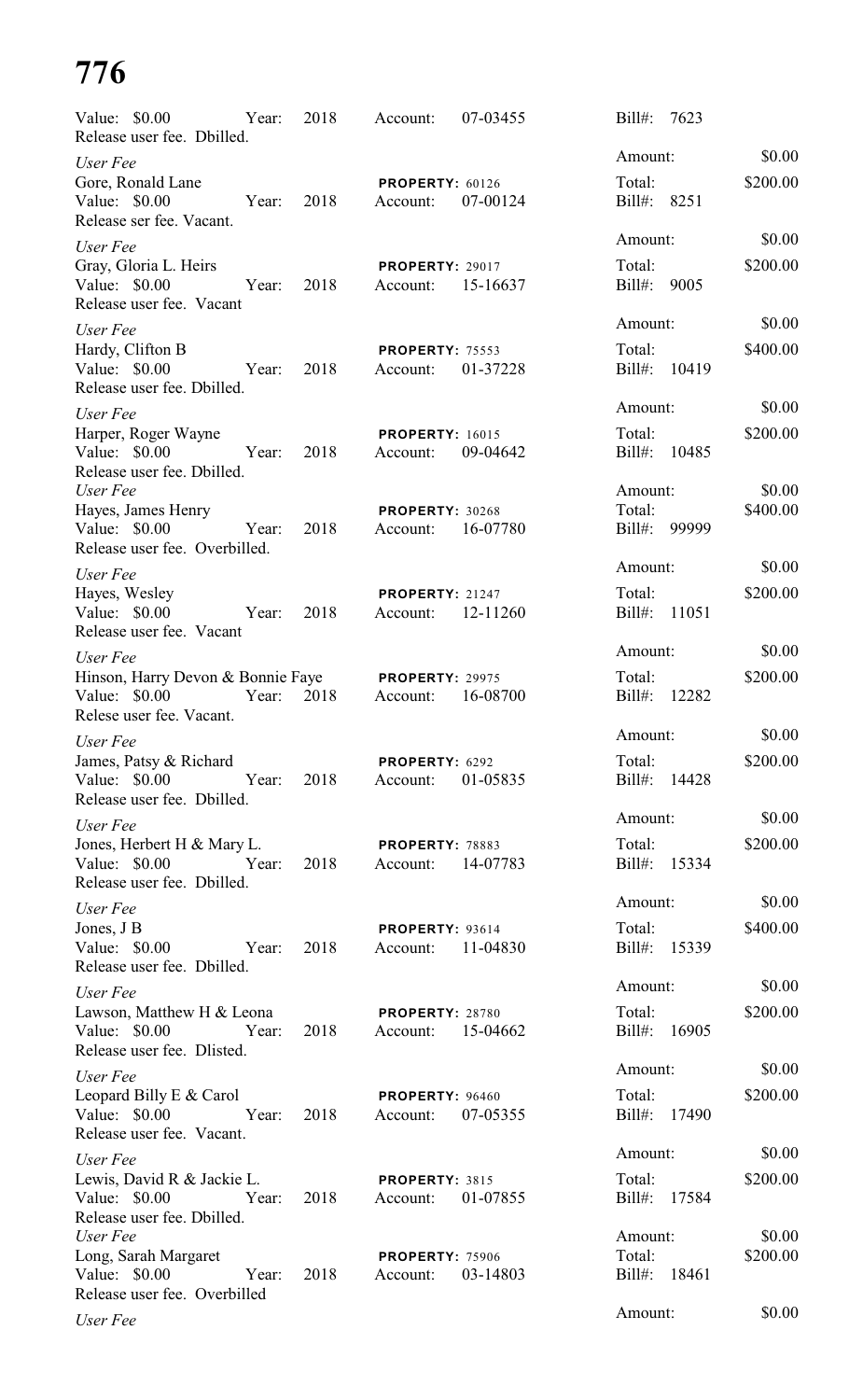| Malpass, Roger Carey & Angela D<br>Value: $$0.00$<br>Release user fee. Vacant.                 | Year: | 2018 | PROPERTY: 77368<br>Account:        | 15-02783 | Total:<br>Bill#:                  | 19114 | \$200.00           |
|------------------------------------------------------------------------------------------------|-------|------|------------------------------------|----------|-----------------------------------|-------|--------------------|
| User Fee                                                                                       |       |      |                                    |          | Amount:                           |       | \$0.00             |
| Mason, Fred (Jr)<br>Value: \$0.00<br>Release user fee. Overbilled                              | Year: | 2018 | PROPERTY: 96245<br>Account:        | 01-02260 | Total:<br>Bill#: 19548            |       | \$200.00           |
| User Fee<br>Mason, Fred (Jr)<br>Value: \$0.00<br>Release user fee. Vacant                      | Year: | 2018 | <b>PROPERTY: 17750</b><br>Account: | 10-11188 | Amount:<br>Total:<br>Bill#: 19549 |       | \$0.00<br>\$200.00 |
| User Fee<br>Mason, Laurine<br>Value: \$0.00                                                    | Year: | 2018 | PROPERTY: 78602<br>Account:        | 13-05512 | Amount:<br>Total:<br>Bill#:       | 19562 | \$0.00<br>\$200.00 |
| Release user fee. Dbilled.                                                                     |       |      |                                    |          | Amount:                           |       | \$0.00             |
| User Fee<br>MCDuffie, Gracie(Heirs)<br>Value: \$0.00<br>Release user fee. Overbilled.          | Year: | 2018 | PROPERTY: 77300<br>Account:        | 01-04254 | Total:<br>Bill#:                  | 20153 | \$200.00           |
| User Fee                                                                                       |       |      |                                    |          | Amount:                           |       | \$0.00             |
| McKnight, Harriett<br>Value: $$0.00$<br>Release user fee. Billed to SWMH                       | Year: | 2018 | PROPERTY: 80109<br>Account:        | 06-24529 | Total:<br>Bill#:                  | 20499 | \$200.00           |
| User Fee                                                                                       |       |      |                                    |          | Amount:                           |       | \$0.00             |
| Merritt, Lewis N.<br>Value: \$0.00<br>Release user fee. Vacant                                 | Year: | 2018 | <b>PROPERTY: 21810</b><br>Account: | 12-18920 | Total:<br>Bill#:                  | 21647 | \$200.00           |
| User Fee                                                                                       |       |      |                                    |          | Amount:                           |       | \$0.00             |
| Mills, Richard L. & Patricia L.<br>Value: \$0.00 Year:<br>Release user fee. DBL with property. |       | 2018 | PROPERTY: 94502<br>Account:        | 11-03530 | Total:<br>Bill#:                  | 21951 | \$200.00           |
| User Fee                                                                                       |       |      |                                    |          | Amount:                           |       | \$0.00             |
| Nobles, James Allen<br>Value: \$0.00<br>Release user fee. Dbilled.                             | Year: | 2018 | PROPERTY: 78188<br>Account:        | 01-65879 | Total:<br>Bill#: 23859            |       | \$200.00           |
| User Fee                                                                                       |       |      |                                    |          | Amount:                           |       | \$0.00             |
| Noyola Roberto & Paula G Bustillos<br>Value: \$0.00<br>Release user fees. Vcant.               | Year: | 2018 | PROPERTY: 89170<br>Account:        | 11-01708 | Total:<br>Bill#: 89170            |       | \$400.00           |
| User Fee                                                                                       |       |      |                                    |          | Amount:                           |       | \$0.00             |
| Oak Bark Corporation<br>Value: \$0.00<br>Release user fees. Vacant.Prop# 29803/27343           | Year: | 2018 | PROPERTY: 29803<br>Account:        | 15-04159 | Total:<br>Bill#: 99999            |       | \$600.00           |
| User Fee                                                                                       |       |      |                                    |          | Amount:                           |       | \$0.00             |
| Riggins, Angeline V<br>Value: \$0.00<br>Release user fee. Dbilled.                             | Year: | 2018 | PROPERTY: 78141<br>Account:        | 06-31197 | Total:<br>Bill#: 28386            |       | \$200.00           |
| User Fee                                                                                       |       |      |                                    |          | Amount:                           |       | \$0.00             |
| Shipman, Cherie<br>Value: \$0.00<br>Release user fee. Vacant.                                  | Year: | 2018 | PROPERTY: 97225<br>Account:        | 02-04752 | Total:<br>Bill#: 30626            |       | \$200.00           |
| User Fee                                                                                       |       |      |                                    |          | Amount:                           |       | \$0.00             |
| Simmons, Fred Jefferson<br>Value: \$0.00<br>Release user fee. Vacant.                          | Year: | 2018 | <b>PROPERTY: 79940</b><br>Account: | 12-24983 | Total:<br>Bill#: 30948            |       | \$200.00           |
| User Fee                                                                                       |       |      |                                    |          | Amount:                           |       | \$0.00             |
| Small, Bobbie G<br>Value: \$0.00<br>Relese user fee. Vacant.                                   | Year: | 2018 | <b>PROPERTY: 11010</b><br>Account: | 06-00052 | Total:<br>Bill#:                  | 31453 | \$200.00           |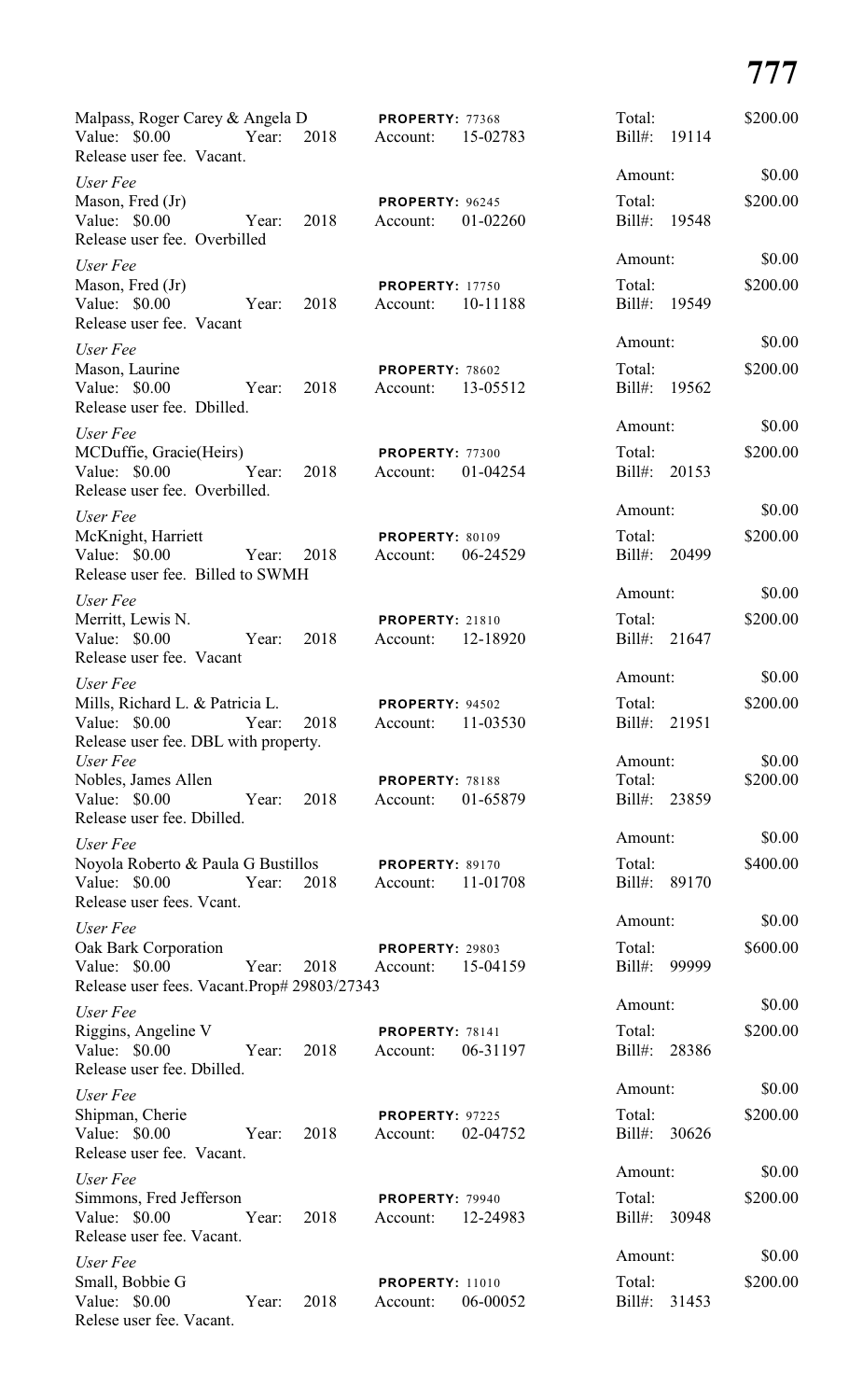| User Fee                                                                                               |      |                                    |          | Amount:                | \$0.00             |
|--------------------------------------------------------------------------------------------------------|------|------------------------------------|----------|------------------------|--------------------|
| Smalls, Bertha D ( Heirs)                                                                              |      | PROPERTY: 00000                    |          | Total:                 | \$200.00           |
| Year:<br>Value: \$0.00<br>Relese user fee. Vacant.                                                     | 2018 | Account:                           | 15-34360 | Bill#: 31544           |                    |
| User Fee                                                                                               |      |                                    |          | Amount:                | \$0.00             |
| Smith, Zelda Brown & Donald Smith PROPERTY: 98067<br>Value: \$0.00<br>Year:                            | 2018 | Account: 13-05663                  |          | Total:<br>Bill#: 32448 | \$200.00           |
| Release user fee. Vacant.<br>User Fee<br>Soles, Mezzella                                               |      | <b>PROPERTY: 11987</b>             |          | Amount:<br>Total:      | \$0.00<br>\$200.00 |
| Value: \$0.00<br>Year:<br>Release user fee. Dbilled.                                                   | 2018 | Account:                           | 06-34480 | Bill#: 32651           |                    |
| User Fee                                                                                               |      |                                    |          | Amount:                | \$0.00             |
| Squires, Danny Clyde<br>Value: \$0.00<br>Year:<br>Release user fee. Clerical error.                    | 2018 | <b>PROPERTY: 87898</b><br>Account: | 04-15281 | Total:<br>Bill#: 33545 | \$200.00           |
| User Fee                                                                                               |      |                                    |          | Amount:                | \$0.00             |
| Thompson, Sabrina & Shironda<br>Value: \$0.00<br>Year:<br>Release user fee. Overbilled.                | 2018 | PROPERTY: 759<br>Account:          | 01-01697 | Total:<br>Bill#: 99999 | \$400.00           |
| User Fee                                                                                               |      |                                    |          | Amount:                | \$0.00             |
| Turbeville, James Richard<br>Value: \$0.00<br>Year:<br>Release user fee. Vcant.                        | 2018 | <b>PROPERTY: 00000</b><br>Account: | 16-16180 | Total:<br>Bill#: 36984 | \$200.00           |
| User Fee                                                                                               |      |                                    |          | Amount:                | \$0.00             |
| Tyler, Brenda Annette<br>Value: \$0.00<br>Year:<br>Release user fee. Vacant.                           | 2018 | <b>PROPERTY: 95466</b><br>Account: | 10-03345 | Total:<br>Bill#: 37154 | \$200.00           |
|                                                                                                        |      |                                    |          | Amount:                | \$0.00             |
| User Fee<br>Tyler, Erbie Joe<br>Value: \$0.00 Year:<br>Release user fee. Dbilled.                      | 2018 | PROPERTY: 87318<br>Account:        | 11-00537 | Total:<br>Bill#: 37159 | \$200.00           |
| User Fee                                                                                               |      |                                    |          | Amount:                | \$0.00             |
| Ward, Alfred Ray & Veronica<br>Value: \$0.00 Year:<br>Release user fee. Vacant.                        | 2018 | PROPERTY: 8208<br>Account:         | 03-25800 | Total:<br>Bill#: 38201 | \$200.00           |
| User Fee                                                                                               |      |                                    |          | Amount:                | \$0.00             |
| Ward, Gayle L.<br>Value: \$0.00 Year:<br>Release user fee. Vacant                                      | 2018 | <b>PROPERTY: 16261</b><br>Account: | 09-05343 | Total:<br>Bill#: 38493 | \$200.00           |
| User Fee                                                                                               |      |                                    |          | Amount:                | \$0.00             |
| Ward, Howard J & Alice<br>Value: \$0.00<br>Year:<br>Release user fee. Vacant                           | 2018 | PROPERTY: 8282<br>Account:         | 03-26880 | Total:<br>Bill#: 38539 | \$200.00           |
| User Fee                                                                                               |      |                                    |          | Amount:                | \$0.00             |
| Ward, Rhonda Wright<br>Value: \$0.00<br>Year:<br>Release user fee. Vacant.                             | 2018 | <b>PROPERTY: 17316</b><br>Account: | 09-00902 | Total:<br>Bill#: 38842 | \$200.00           |
| User Fee                                                                                               |      |                                    |          | Amount:                | \$0.00             |
| Watts, John G (DEC) & Judy PROPERTY: 17201<br>Year:<br>Value: $$0.00$<br>Release user fee. Overbilled. | 2018 | Account:                           | 09-33020 | Total:<br>Bill#: 39354 | \$200.00           |
| User Fee                                                                                               |      |                                    |          | Amount:                | \$0.00             |
| White, Perry Randal & Tanya B PROPERTY: 6115<br>Value: $$0.00$<br>Year:<br>Release user fee. Dbilled.  | 2018 | Account: 02-05818                  |          | Total:<br>Bill#: 40077 | \$200.00           |
| User Fee                                                                                               |      |                                    |          | Amount:                | \$0.00             |
| White, Ronald Erwin & Patricia Hart PROPERTY: 10000<br>Value: \$0.00<br>Year:                          | 2018 | Account:                           | 05-00005 | Total:<br>Bill#: 40101 | \$200.00           |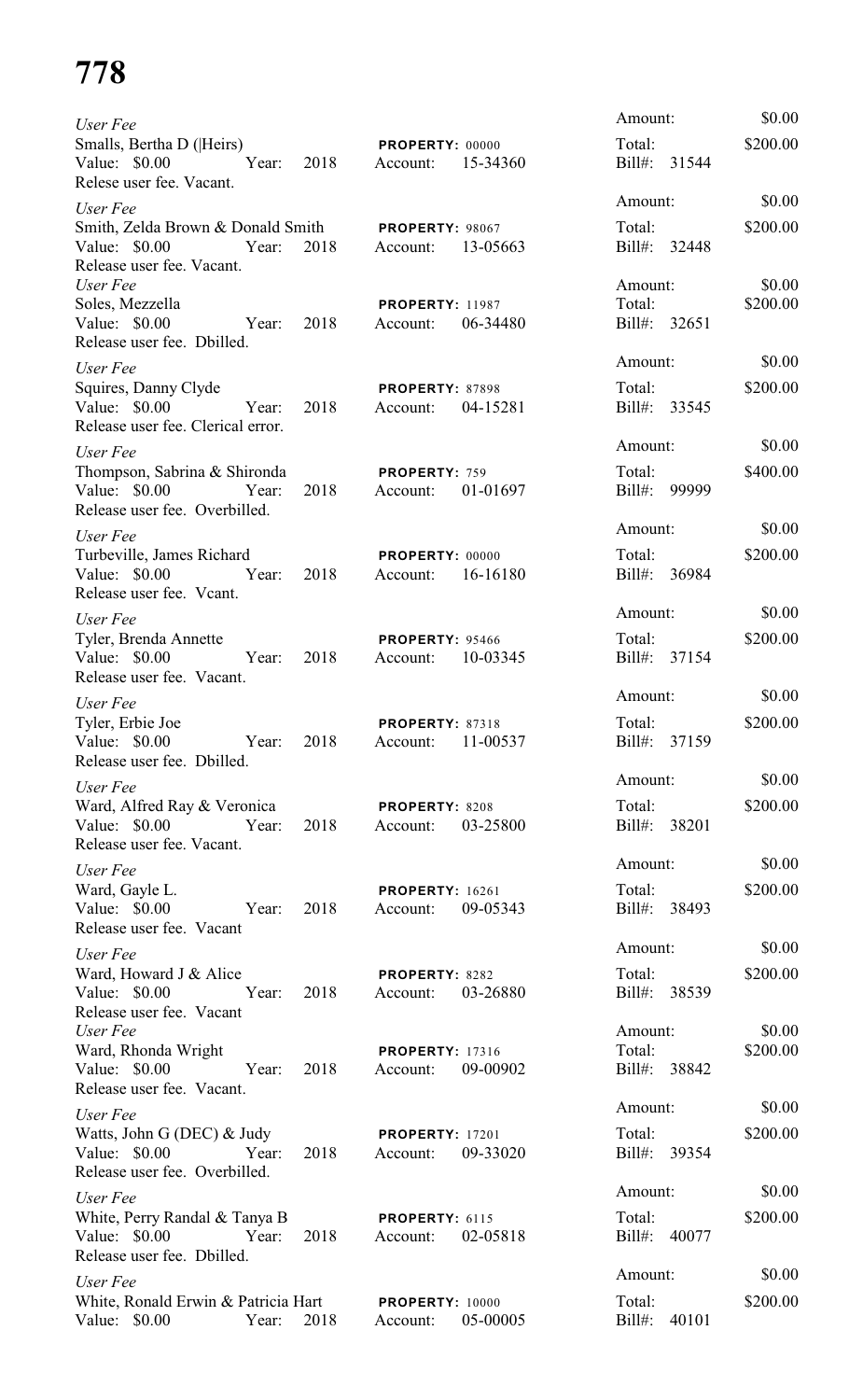| Release user fee. Vacant     |        |          |                        |          |                    |          |
|------------------------------|--------|----------|------------------------|----------|--------------------|----------|
| User Fee                     |        |          |                        |          | Amount:            | \$0.00   |
| White, Timothy Jr.           | Total: | \$200.00 |                        |          |                    |          |
| Value: $$0.00$               | Year:  | 2018     | Account:               | 02-05300 | $Bill#$ :<br>40127 |          |
| Release user fee. Veant      |        |          |                        |          |                    |          |
| User Fee                     |        |          |                        |          | Amount:            | \$0.00   |
| Williams, Joyce L. & Gregory |        |          | <b>PROPERTY: 11943</b> | Total:   | \$200.00           |          |
| Value: $$0.00$               | Year:  | 2018     | Account:               | 06-03777 | $Bill#$ :<br>40658 |          |
| Release user fee. Overbilled |        |          |                        |          |                    |          |
| User Fee                     |        |          |                        |          | Amount:            | \$0.00   |
| Young, Alden Jr.             |        |          | <b>PROPERTY: 9565</b>  |          | Total:             | \$200.00 |
| Value: $$0.00$               | Year:  | 2018     | Account:               | 04-05158 | $Bill#$ :<br>42310 |          |
| Release user fee. Vacant     |        |          |                        |          |                    |          |

# **Agenda Item #17: COMMENTS:**

Chairman McKenzie opened the floor for comments. The following spoke.

# A. **Department Managers:**

- 1. **Bobbie Faircloth, Finance Director:** Is there a FEMA rate for employee pay. **FEMA representative** responded stating no, there is not a FEMA rate, and this rate would be in accordance to the in-house policy for Columbus County.
- 2. **Julie Strickland, Parks and Recreation Director:** I have received calls regarding the location of where to get the signs for the 1/4 cent sales tax to go in yards. Commissioner Russ stated the Columbus County Board of Elections, the Columbus County Schools and the Whiteville City Schools have these signs.

# B. **Board of Commissioners:**

# 1. **Commissioner McDowell:** stated the following:

-I would like to thank and congratulate Whiteville City Schools and Columbus County Schools for applying for and receiving the grant money that was allocated for the State, which totaled about \$15 million; **and**

-What kind of time frame is there for the C&D debris that is laying beside the road? FEMA representative replied stating this will be discussed at the meeting on Thursday, August 18, 2018.

# 2. **Commissioner Bullard:** stated the following:

-We have situations in Columbus County where punishment for crimes are being delayed, therefore creating time for more crimes to be committed and/or leading to loss of life;

-There is a need for judges to eliminate postponements of delays in the cases at hand, and the increase in bond amounts; **and**

-We need to respectfully inform the judges of the great need for execution of the charge at hand, and increase the bond amounts, to eliminate repeats or added criminal activity.

# 3. **Commissioner Prevatte:** stated the following:

-I agree with Commissioner Bullard on the delay in the cases in our court system;

-We have discovered that we can not afford to aerial spray for the mosquitos;

-The way we are spraying is more effective due to the gestation period of mosquios; -Mike, I would like for you to find out if we are spraying larvicide; **and**

-If additional help is needed around your property, you can purchase a chemical at Tractor Supply or Agri-Supply for \$79.00 per gallon, and this chemical is a concentrate.

# 4. **Vice Chairman Burroughs:** stated the following:

-Our court system needs to expedite cases involving charges in a more timely fashion to eliminate additional charges in the process; **and**

-For the benefit of our children, please support the 1/4 cent sales tax when you vote.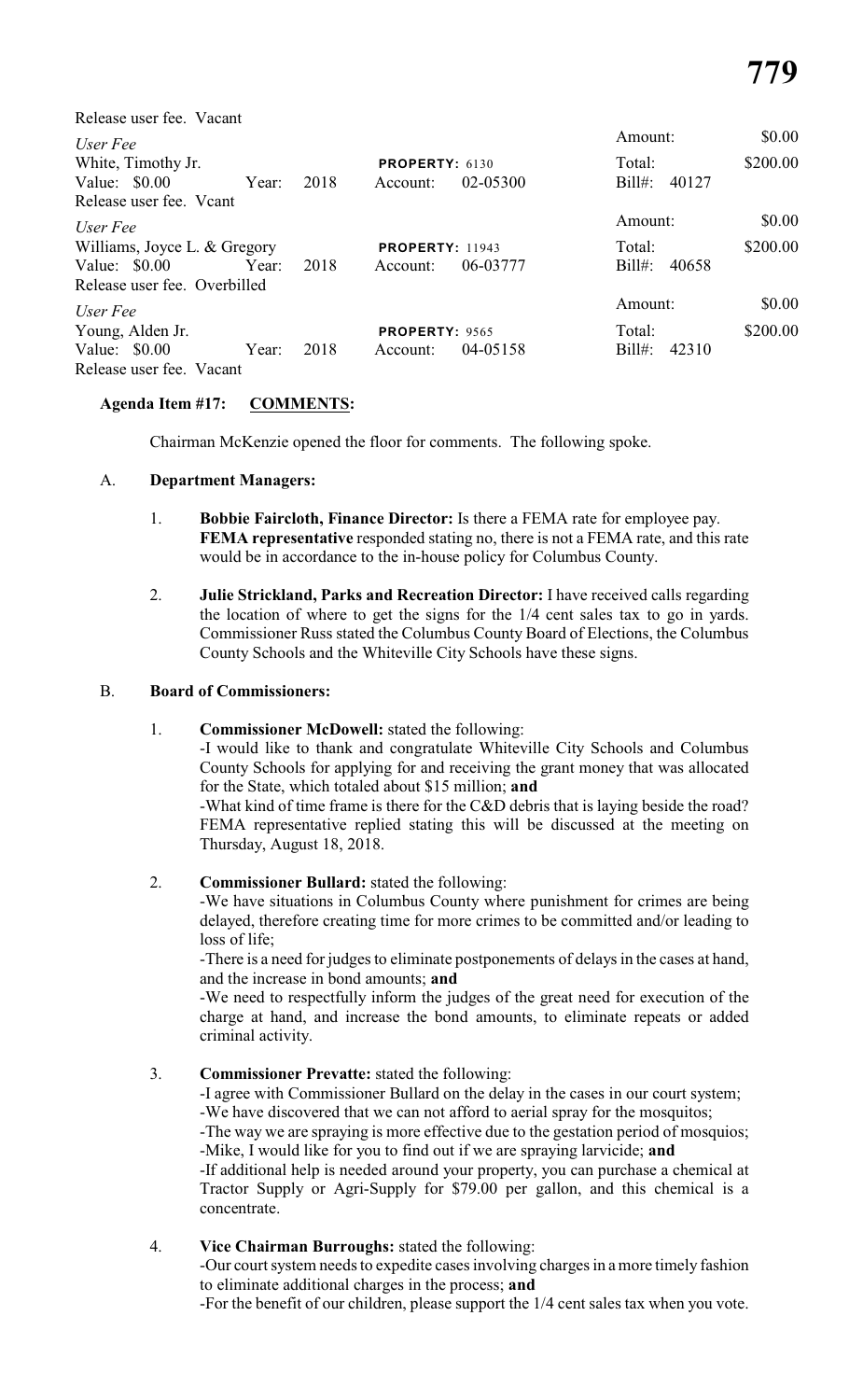# 5. **Commissioner Russ:** stated the following:

-People in the eastern end of Columbus County need county-wide water, and we need to borrow the money it takes to get the water in the eastern end;

-We need a tire trailer in the eastern end;

-The employees at the County Landfill do not get a lunch break; **and**

-Please support the 1/4 cent sales tax when you vote in November.

# 6. **Commissioner Byrd:** stated the following:

-There is a strong need for the bond rates to be set at higher rates for criminals to help discourage further criminal activity;

-The Board waived the inspection fees for hurricane damages to buildings, and the contractors are including inspection fees along with their estimates, and this needs to be cleared up;

-Everyone needs to attend the meeting on Thursday, October 25, 2018 relative to the overpass at Lake Waccamaw;

-Manager/Attorney, is there any way the County can require a percentage of the insurance money on destroyed structures to be held back from the insurance claim until the site has been cleaned; **and**

-I support the 1/4 cent sales tax.

# 7. **Chairman McKenzie:** stated the following:

-There are several amendments listed on the voting ballot for November 6, 2018, and you need to read each one before you vote;

-The 1/4 cent sales tax is listed as the last item on the ballot, and I am in favor of this tax; **and**

-We need to continue to build the County water system.

# C. **County Manager (Michael H. Stephens)**: stated the following:

- 1. Administration was contacted relative to doing a facilities assessment on County Buildings as to future needs, and what we presently have, at this time;
- 2. I have received the following Memorandum dated October 09, 2018, on a Planning Contract for Facilities Study from the Cape Fear Council of Governments; **and**

# **Subject: Planning Contract for Facilities Study**

Columbus County (Co.) has asked theCape Fear Council of Governments (COG) for a quote to conduct a facilities study to determine 1) the general structural integrity and projected schedule of maintenance and repairs for all Columbus County owned structures; **and** 2) adequacy and future capacity needs. The assessment is intended provide a budgetary guideline for capital improvements fiscal planning. It is anticipated that the assessment will require input from building staff and management as well as the key maintenance and inspections personnel. The project scope will likely include the following:

# **FIELD WORK -------------Estimate 80 hours @ \$50/hr. = \$4,000.00**

- 1. Walk thru of all county owned facilities to review anyexisting blueprints, determine location and capacity of all utilities.
- 2. Interview key employees regarding the spaces and glean their recommendation for future needs.

# **PREPARATION AND PRESENTATION OF REPORT-------Estimate 24 hours @ \$50/hr = \$1,200.00**

- 1. Prepare written findings:
	- a. Make copies and bind reports
	- b. Meet and discuss with County Manager.
	- c. Meet with the County Commissioners to discuss findings and present recommendation in written form with associated sketches and site plans.

# **PROJECTED TIMELINE**

- Begin October 15, 2018 with field work
- Finish up field work and begin preparation of report January 31, 2019
- Meet with County Manager February, 2019
- ! Meet with Governing Board to present Report February, 2019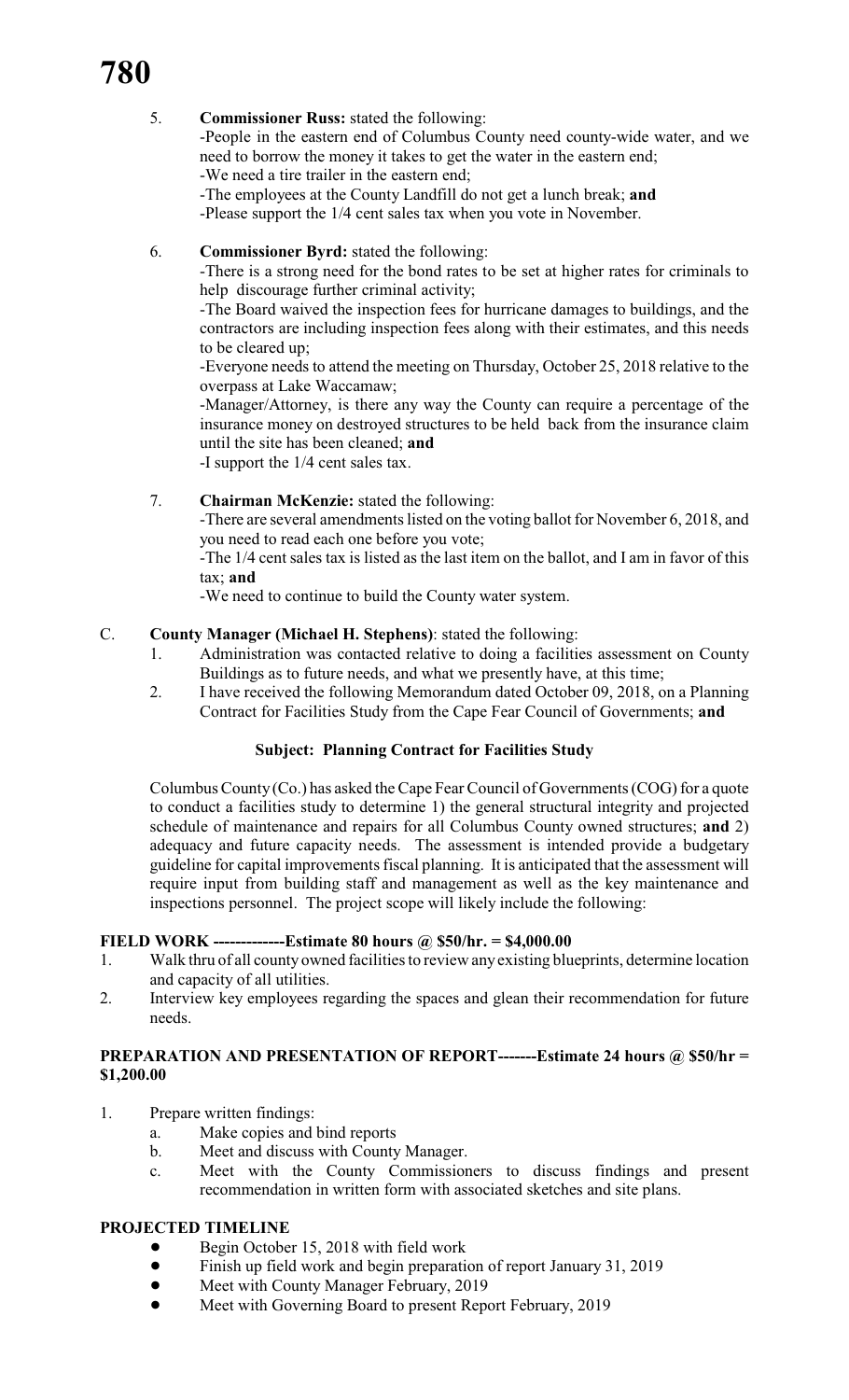# **PROJECT STAFF**

Larry Bergman - MPA (former City Manager and Budget Analyst) Chris May - MA-PS, cape Fear COG Director

> 3. This will be done by LarryBergman, MPA, and Chris May, MA-PS, Cape Fear COG Director, for the cost of five thousand two hundred and 00/100 (\$5,200.00) dollars, by February, 2019.

# **MOTION:**

Vice Chairman Burroughs made a motion to approve the Planning Contract for Facilities Study by Cape Fear Council of Governments, in the amount of five thousand, two hundred and 00/100 (\$5,200.00) dollars, seconded by Commissioner McDowell. The motion unanimously passed.

# **RECESS REGULAR SESSION and enter into CLOSED SESSION in ACCORDANCE with N.C.G.S. § 143-318.11 (a) (5) (i) REAL ESTATE:**

At 8:37 P.M., Commissioner McDowell made a motion to recess Regular Session and enter into Closed Session in accordance with N.C.G.S. § 143-318.11 (a) (5) (i) Real Estate, after a five (5) minute recess, seconded by Commissioner Byrd. The motion unanimously passed.

# **Agenda Item #18: CLOSED SESSION in ACCORDANCE with N.C.G.S. § 143-318.11 (a) (5) (i) REAL ESTATE:**

No official action was taken.

# **READING and APPROVAL of CLOSED SESSION GENERAL ACCOUNT:**

Chairman McKenzie requested that Amanda B. Prince, County Attorney, orally read the Closed Session General Account. Ms. Prince orally read the following: *"The County Manager discussed with the Board of Commissioners the possible lease of county-owned property"*.

Commissioner Byrd made a motion to approve the Closed Session General Account, seconded by Commissioner Russ. The motion unanimously passed.

# **Agenda Item #19: ADJOURNMENT:**

At 8:56 P.M., Commissioner Byrd made a motion to adjourn, seconded by Commissioner Russ. The motion unanimously passed.

# **APPROVED:**

**\_\_\_\_\_\_\_\_\_\_\_\_\_\_\_\_\_\_\_\_\_\_\_\_\_\_\_\_\_\_\_ \_\_\_\_\_\_\_\_\_\_\_\_\_\_\_\_\_\_\_\_\_\_\_\_\_\_\_\_\_\_\_ JUNE B. HALL, Clerk to the Board AMON E. McKENZIE, Chairman**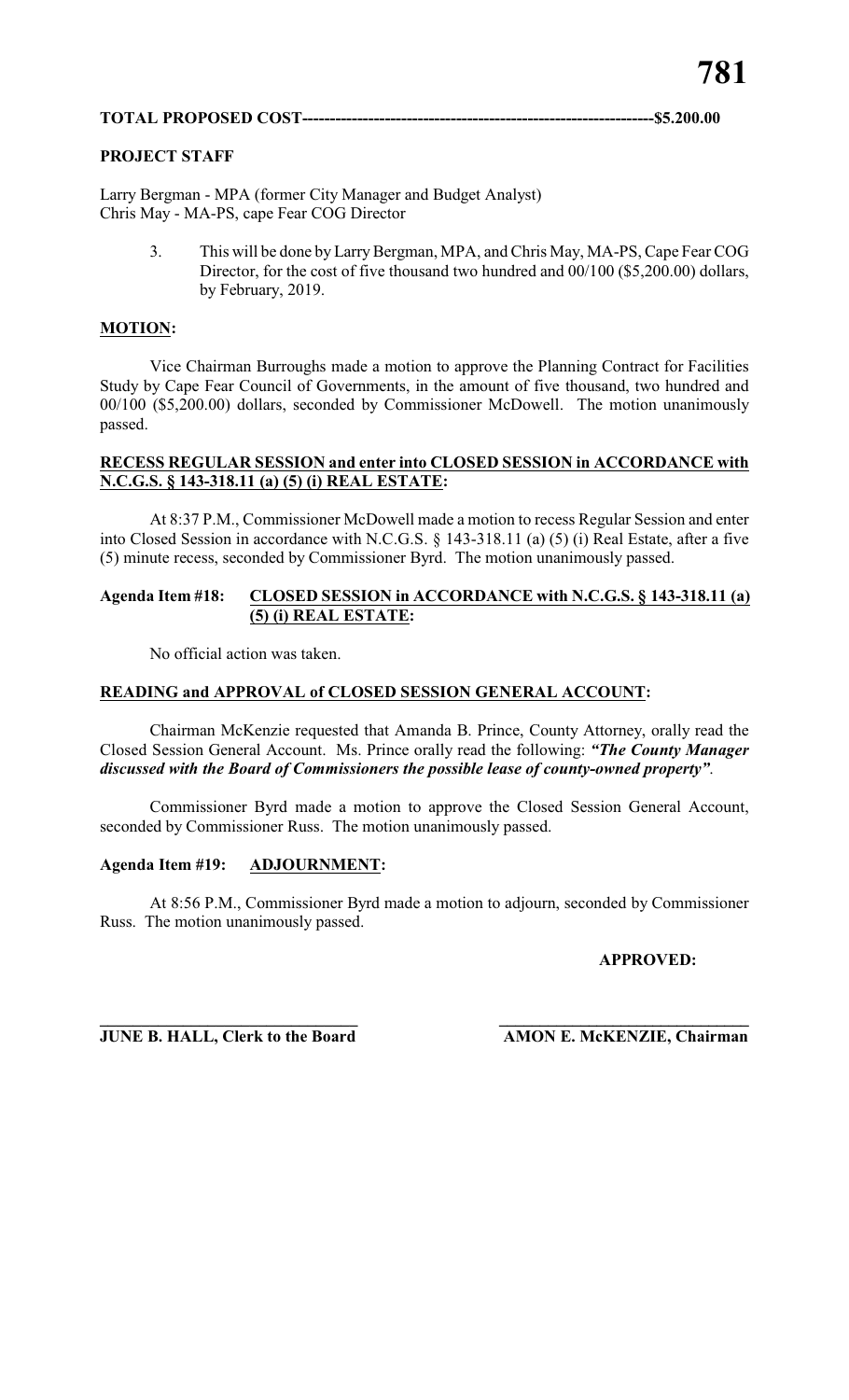# **COLUMBUS COUNTY WATER and SEWER DISTRICTS I, II, III, IV AND V COMBINATION BOARD MEETING Monday, October 15, 2018 7:55 P.M.**

The Honorable Columbus County Commissioners met on the above stated date and at the above stated time in the Dempsey B. Herring Courthouse Annex Building, located at 112 West Smith Street, Whiteville, North Carolina, to act as the Columbus County Water and Sewer District I Board.

#### **COMMISSIONERS PRESENT: APPOINTEES PRESENT:**

James E. Prevatte June B. Hall, **Clerk to the Board** P. Edwin Russ Ricky Bullard Charles T. McDowell

Amon E. McKenzie, **Chairman** Mike Stephens, **County Manager** Trent Burroughs, Vice-Chairman Amanda B. Prince, County Attorney Giles E. Byrd **Bobbie Faircloth, Finance Officer** 

# **MEETING CALLED TO ORDER:**

At 7:55P.M., Chairman Amon E. McKenzie called the **combination meeting** of Columbus County Water and Sewer Districts I, II, III, IV and V Board Meeting to order.

# **Agenda Item #15: COLUMBUS COUNTY WATER and SEWER DISTRICTS I, II, III, IV and V - APPROVAL of BOARD MEETING MINUTES:**

October 01, 2018 **Combination Meeting** of Columbus County Water and Sewer Districts I, II, III, IV and V Board Meeting **(5 sets)**

Commissioner Byrd made a motion to approve the October 01, 2018 Columbus County Water and Sewer District I Board Meeting Minutes, as recorded, seconded by Commissioner Prevatte. The motion unanimously passed.

#### **ADJOURNMENT:**

At 7:56 P.M., Commissioner Byrd made a motion to adjourn, seconded by Commissioner McDowell. The motion unanimously passed.

\_\_\_\_\_\_\_\_\_\_\_\_\_\_\_\_\_\_\_\_\_\_\_\_\_\_\_\_\_ \_\_\_\_\_\_\_\_\_\_\_\_\_\_\_\_\_\_\_\_\_\_\_\_\_\_\_\_\_\_\_\_\_\_\_

**APPROVED:**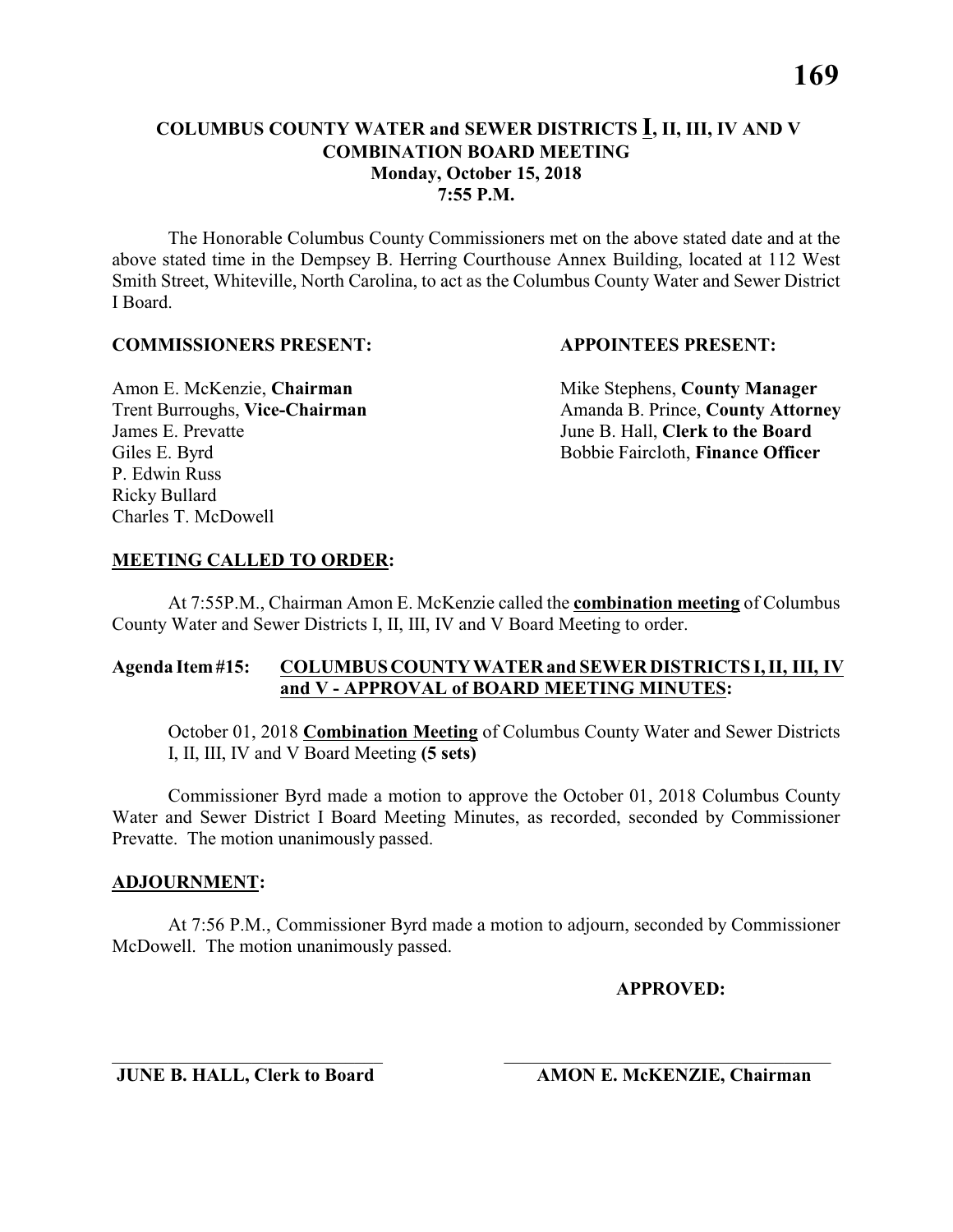# **Monday, October 15, 2018**

**7:55 P.M.**

The Honorable Columbus County Commissioners met on the above stated date and at the above stated time in the Dempsey B. Herring Courthouse Annex Building, located at 112 West Smith Street, Whiteville, North Carolina, to act as the Columbus County Water and Sewer District II Board.

### **COMMISSIONERS PRESENT: APPOINTEES PRESENT:**

James E. Prevatte June B. Hall, **Clerk to the Board** P. Edwin Russ Ricky Bullard Charles T. McDowell

Amon E. McKenzie, **Chairman** Mike Stephens, **County Manager** Trent Burroughs, Vice-Chairman Amanda B. Prince, County Attorney Giles E. Byrd **Bobbie Faircloth, Finance Officer** 

# **MEETING CALLED TO ORDER:**

At 7:55P.M., Chairman Amon E. McKenzie called the **combination meeting** of Columbus County Water and Sewer Districts I, II, III, IV and V Board Meeting to order.

# **Agenda Item #15: COLUMBUS COUNTY WATER and SEWER DISTRICTS I, II, III, IV and V - APPROVAL of BOARD MEETING MINUTES:**

October 01, 2018 **Combination Meeting** of Columbus County Water and Sewer Districts I, II, III, IV and V Board Meeting **(5 sets)**

Commissioner Byrd made a motion to approve the October 01, 2018 Columbus County Water and Sewer District II Board Meeting Minutes, as recorded, seconded by Commissioner Prevatte. The motion unanimously passed.

# **ADJOURNMENT:**

At 7:56 P.M., Commissioner Byrd made a motion to adjourn, seconded by Commissioner McDowell. The motion unanimously passed.

\_\_\_\_\_\_\_\_\_\_\_\_\_\_\_\_\_\_\_\_\_\_\_\_\_\_\_\_\_ \_\_\_\_\_\_\_\_\_\_\_\_\_\_\_\_\_\_\_\_\_\_\_\_\_\_\_\_\_\_\_\_\_\_\_

**APPROVED:**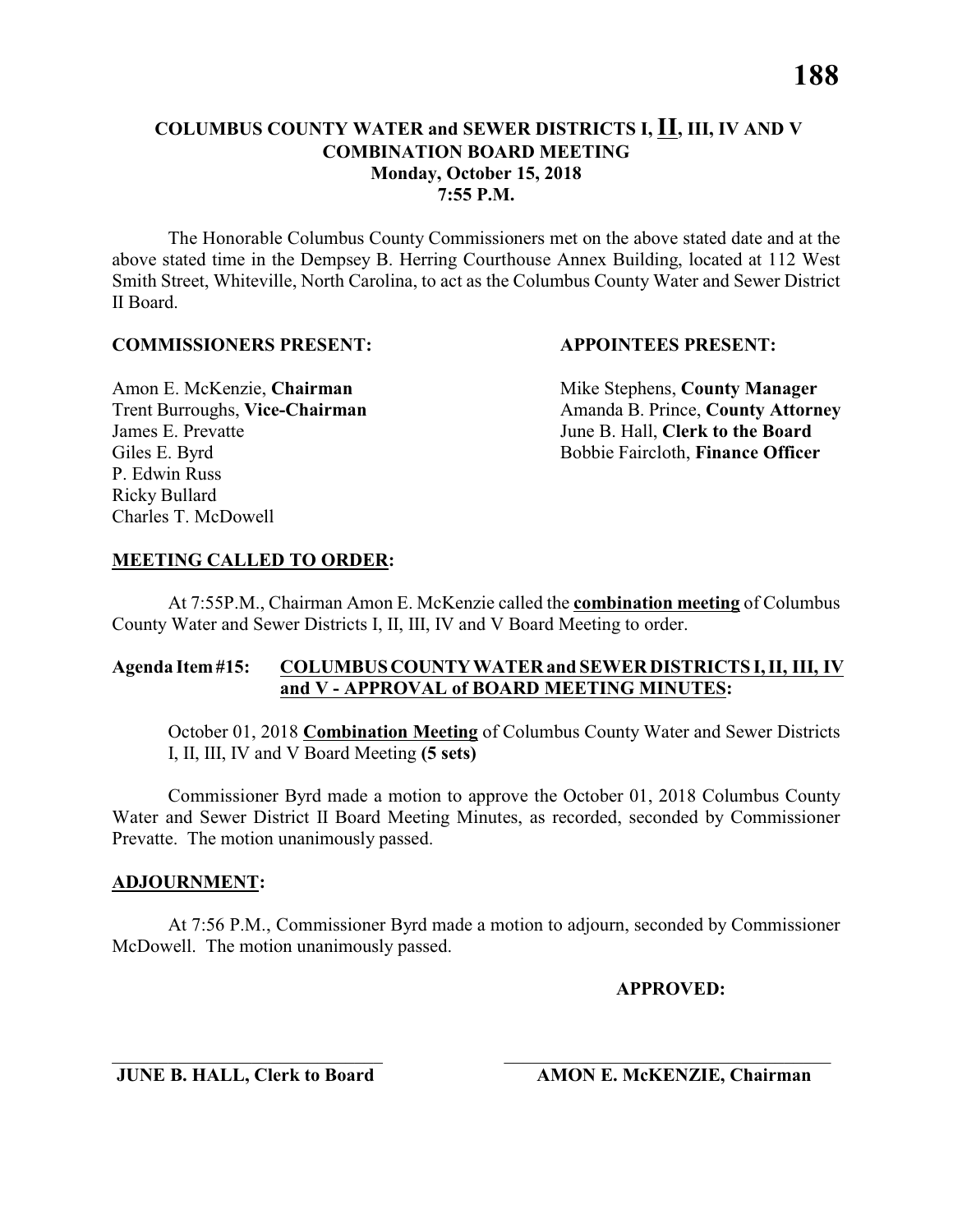# **COLUMBUS COUNTY WATER and SEWER DISTRICTS I, II, III, IV AND V COMBINATION BOARD MEETING Monday, October 15, 2018 7:55 P.M.**

The Honorable Columbus County Commissioners met on the above stated date and at the above stated time in the Dempsey B. Herring Courthouse Annex Building, located at 112 West Smith Street, Whiteville, North Carolina, to act as the Columbus County Water and Sewer District III Board.

# **COMMISSIONERS PRESENT: APPOINTEES PRESENT:**

James E. Prevatte June B. Hall, **Clerk to the Board** P. Edwin Russ Ricky Bullard Charles T. McDowell

Amon E. McKenzie, **Chairman** Mike Stephens, **County Manager** Trent Burroughs, Vice-Chairman Amanda B. Prince, County Attorney Giles E. Byrd **Bobbie Faircloth, Finance Officer** 

# **MEETING CALLED TO ORDER:**

At 7:55P.M., Chairman Amon E. McKenzie called the **combination meeting** of Columbus County Water and Sewer Districts I, II, III, IV and V Board Meeting to order.

# **Agenda Item #15: COLUMBUS COUNTY WATER and SEWER DISTRICTS I, II, III, IV and V - APPROVAL of BOARD MEETING MINUTES:**

October 01, 2018 **Combination Meeting** of Columbus County Water and Sewer Districts I, II, III, IV and V Board Meeting **(5 sets)**

Commissioner Byrd made a motion to approve the October 01, 2018 Columbus County Water and Sewer District III Board Meeting Minutes, as recorded, seconded by Commissioner Prevatte. The motion unanimously passed.

# **ADJOURNMENT:**

At 7:56 P.M., Commissioner Byrd made a motion to adjourn, seconded by Commissioner McDowell. The motion unanimously passed.

\_\_\_\_\_\_\_\_\_\_\_\_\_\_\_\_\_\_\_\_\_\_\_\_\_\_\_\_\_ \_\_\_\_\_\_\_\_\_\_\_\_\_\_\_\_\_\_\_\_\_\_\_\_\_\_\_\_\_\_\_\_\_\_\_

# **APPROVED:**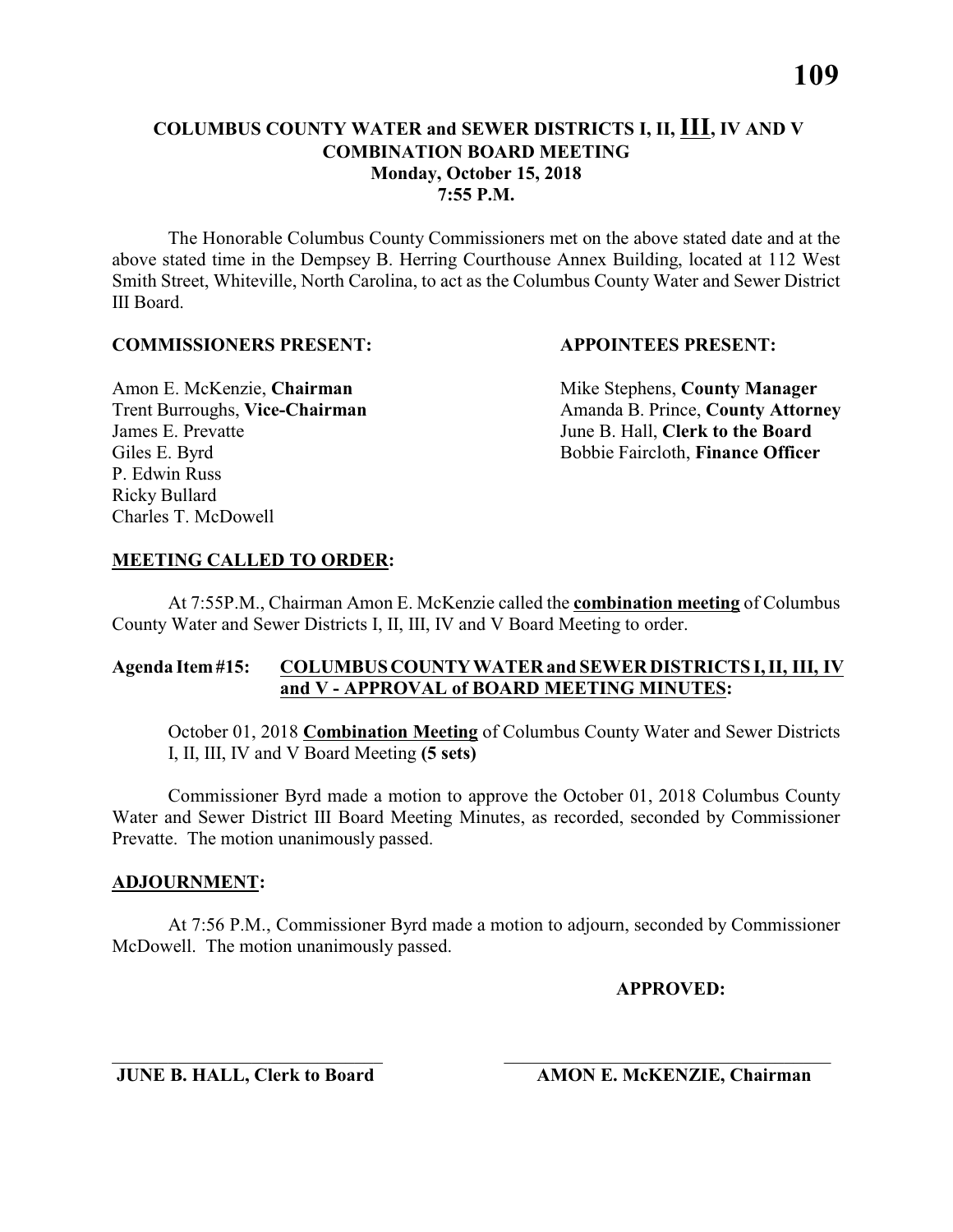The Honorable Columbus County Commissioners met on the above stated date and at the above stated time in the Dempsey B. Herring Courthouse Annex Building, located at 112 West Smith Street, Whiteville, North Carolina, to act as the Columbus County Water and Sewer District IV Board.

#### **COMMISSIONERS PRESENT: APPOINTEES PRESENT:**

James E. Prevatte June B. Hall, **Clerk to the Board** P. Edwin Russ Ricky Bullard Charles T. McDowell

Amon E. McKenzie, **Chairman** Mike Stephens, **County Manager** Trent Burroughs, Vice-Chairman Amanda B. Prince, County Attorney Giles E. Byrd **Bobbie Faircloth, Finance Officer** 

# **MEETING CALLED TO ORDER:**

At 7:55P.M., Chairman Amon E. McKenzie called the **combination meeting** of Columbus County Water and Sewer Districts I, II, III, IV and V Board Meeting to order.

# **Agenda Item #15: COLUMBUS COUNTY WATER and SEWER DISTRICTS I, II, III, IV and V - APPROVAL of BOARD MEETING MINUTES:**

October 01, 2018 **Combination Meeting** of Columbus County Water and Sewer Districts I, II, III, IV and V Board Meeting **(5 sets)**

Commissioner Byrd made a motion to approve the October 01, 2018 Columbus County Water and Sewer District IV Board Meeting Minutes, as recorded, seconded by Commissioner Prevatte. The motion unanimously passed.

#### **ADJOURNMENT:**

At 7:56 P.M., Commissioner Byrd made a motion to adjourn, seconded by Commissioner McDowell. The motion unanimously passed.

\_\_\_\_\_\_\_\_\_\_\_\_\_\_\_\_\_\_\_\_\_\_\_\_\_\_\_\_\_ \_\_\_\_\_\_\_\_\_\_\_\_\_\_\_\_\_\_\_\_\_\_\_\_\_\_\_\_\_\_\_\_\_\_\_

#### **APPROVED:**